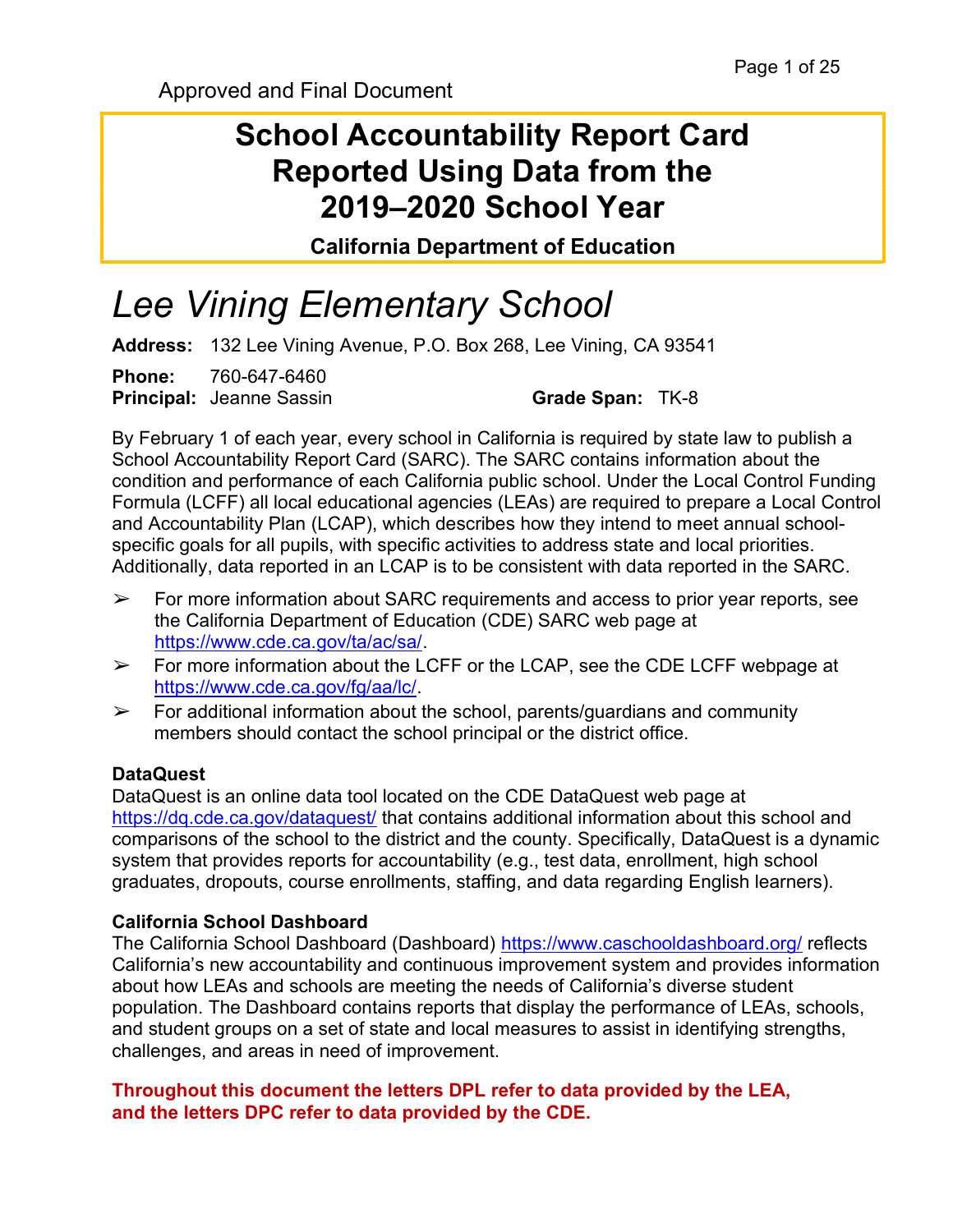## About This School

#### District Contact Information (School Year 2020–2021)

| <b>Entity</b>         | <b>Contact Information</b>            |
|-----------------------|---------------------------------------|
| <b>District Name</b>  | Eastern Sierra Unifie School District |
| <b>Phone Number</b>   | (760) 932-7443                        |
| <b>Superintendent</b> | <b>Heidi Torix</b>                    |
| <b>Email Address</b>  | htorix@esusd.org                      |
| Website               | www.esusd.org                         |

#### School Contact Information (School Year 2020–2021)

| <b>Entity</b>                            | <b>Contact Information</b>   |
|------------------------------------------|------------------------------|
| <b>School Name</b>                       | Lee Vining Elementary School |
| <b>Street</b>                            | 132 Lee Vining Ave.          |
| City, State, Zip                         | Lee Vining, CA, 93541        |
| <b>Phone Number</b>                      | (760) 647-6460               |
| <b>Principal</b>                         | Jeanne Sassin                |
| <b>Email Address</b>                     | jsassin@esusd.org            |
| Website                                  | www.esusd.org                |
| <b>County-District-School (CDS) Code</b> | 26736680000000               |

#### School Description and Mission Statement (School Year 2020–2021)

Narrative provided by the LEA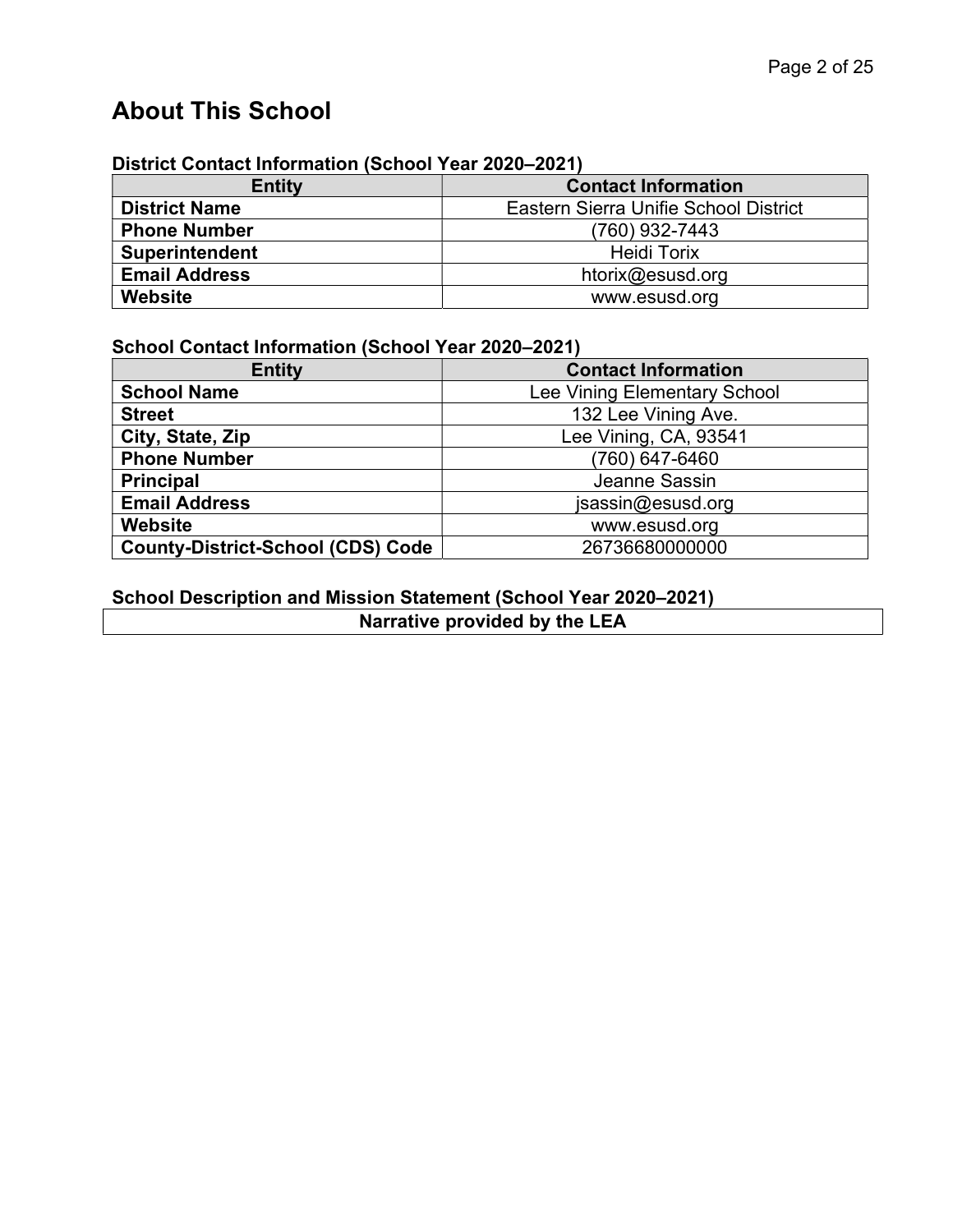#### Principal's Message

Lee Vining Elementary School's staff is committed to implementing an intensive, balanced, standards-based curriculum to ensure each child's success. This annual report card to the community will share valuable information about our instructional programs, academic achievements, school facilities and safety, highly qualified staff, textbooks, and finances compared to other schools and districts in the state.

A special emphasis is placed on providing an instructional program designed to boost student confidence and increase subject matter proficiency. Staff, parents and the community work together to create a learning environment that has high expectations, promotes students' academic and social development, teaches responsibility and pride, and models learning as a lifelong goal. We teach students to show respect to one another by Being KInd, Being Safe, and Being Their Best.

#### Mission Statement

The mission of ESUSD, a community ascending from varied pasts toward future promise, is to ensure that each student achieves academic and personal excellence, through a unique educational system distinguished

by:

- student centered learning environments with no boundaries
- devoted and passionate staff
- engaged partnerships within our communities
- technology that bridges the gaps with all communities and the world
- innovative risk in a secure environment

#### School Profile

Lee Vining Elementary School is located in the northern region of Lee Vining and serves students in grades kindergarten through eight following a traditional calendar. At the beginning of the 2020-2021 school year, 84 students were enrolled,which increased to 95 by 2021.This includes 18% in special education, 37% qualifying for English Language Learner support, and 67% qualifying for free or reduced price lunch. Lee Vining Elementary School achieved a 2013 Academic Performance Index (API) score of 790. Since that year we have not received academic scores for the school from the state level.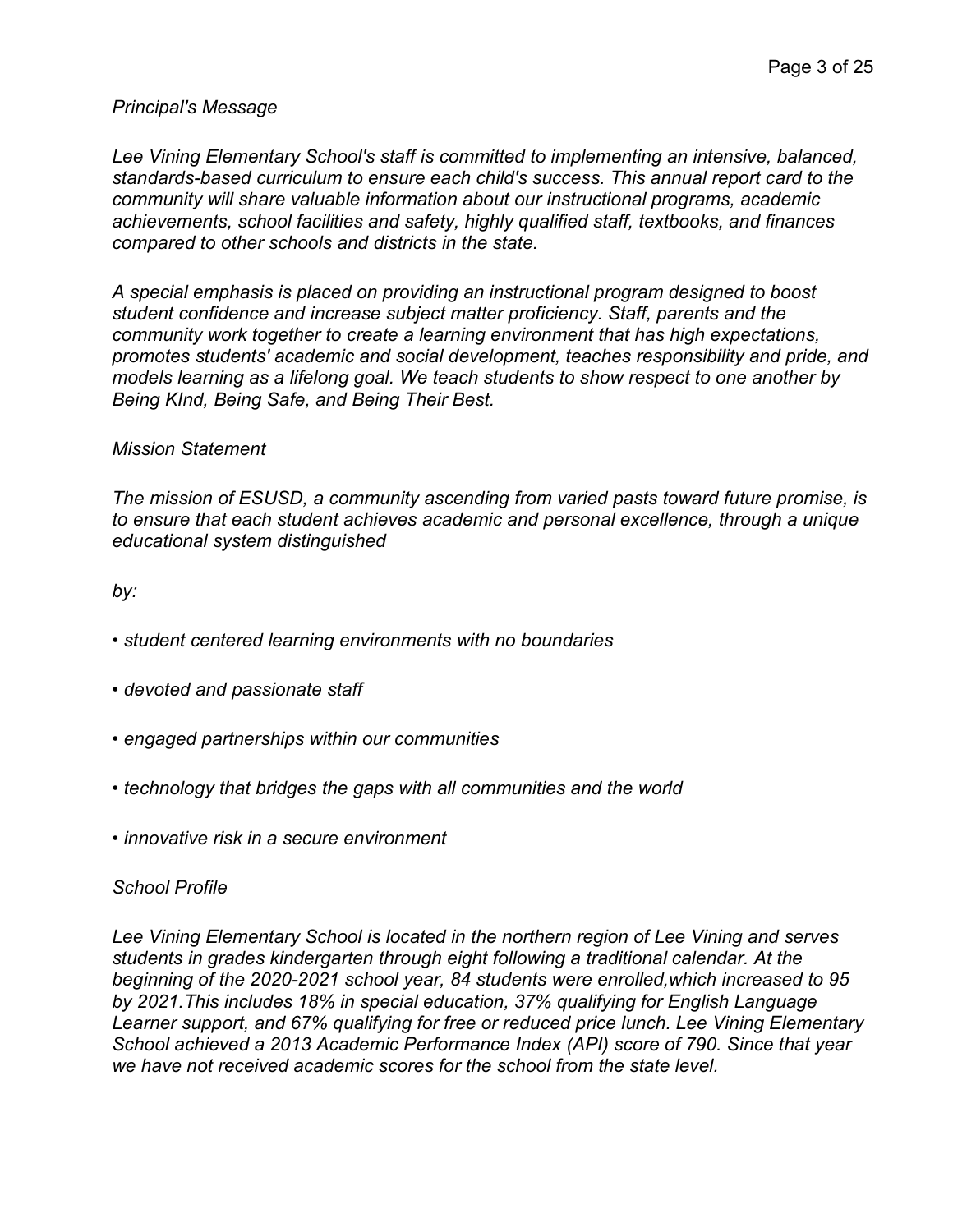| <b>Grade Level</b>         | <b>Number of Students</b> |
|----------------------------|---------------------------|
| Kindergarten               | 13                        |
| Grade 1                    | 13                        |
| Grade 2                    | 11                        |
| Grade 3                    | 13                        |
| Grade 4                    | 12                        |
| Grade 5                    | 9                         |
| Grade 6                    | 5                         |
| Grade 7                    | 8                         |
| Grade 8                    | 12                        |
| <b>Ungraded Elementary</b> |                           |
| <b>Total Enrollment</b>    | 96                        |

#### Student Enrollment by Grade Level (School Year 2019–2020)

#### Student Enrollment by Student Group (School Year 2019–2020)

| <b>Student Group</b>                       | <b>Percent of</b>       |  |  |
|--------------------------------------------|-------------------------|--|--|
|                                            | <b>Total Enrollment</b> |  |  |
| <b>Black or African American</b>           | $0\%$                   |  |  |
| American Indian or Alaska Native           | 1%                      |  |  |
| <b>Asian</b>                               | $0\%$                   |  |  |
| <b>Filipino</b>                            | $0\%$                   |  |  |
| <b>Hispanic or Latino</b>                  | 37%                     |  |  |
| <b>Native Hawaiian or Pacific Islander</b> | $0\%$                   |  |  |
| <b>White</b>                               | 62%                     |  |  |
| <b>Two or More Races</b>                   |                         |  |  |
| <b>Socioeconomically Disadvantaged</b>     | 45.3%                   |  |  |
| <b>English Learners</b>                    | 34.7%                   |  |  |
| <b>Students with Disabilities</b>          | 17%                     |  |  |
| <b>Foster Youth</b>                        | $0\%$                   |  |  |
| <b>Homeless</b>                            | 0%                      |  |  |

## A. Conditions of Learning

## State Priority: Basic

The SARC provides the following information relevant to the State priority: Basic (Priority 1):

- Degree to which teachers are appropriately assigned and fully credentialed in the subject area and for the pupils they are teaching;
- Pupils have access to standards-aligned instructional materials; and
- School facilities are maintained in good repair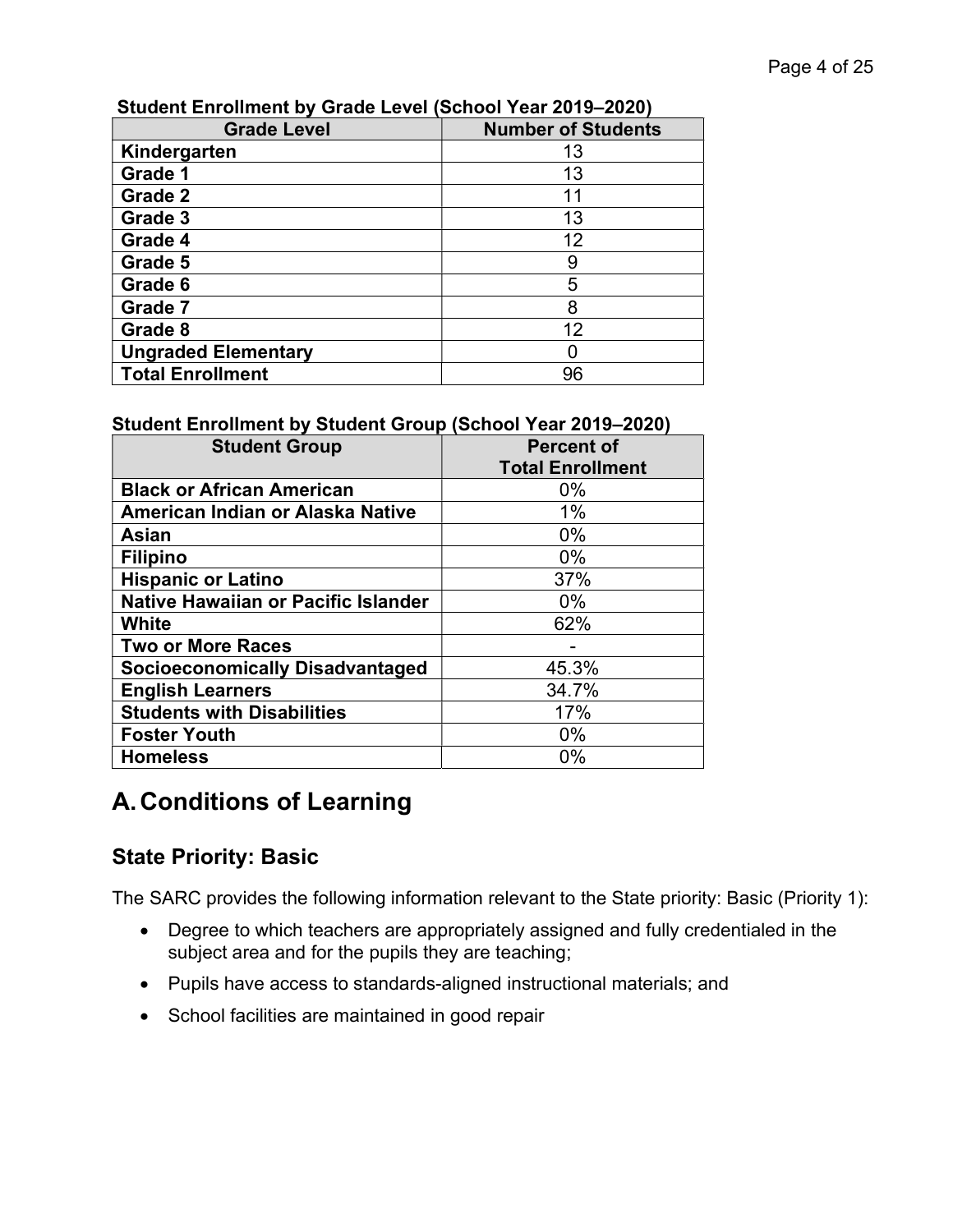#### Teacher Credentials

| <b>Teachers</b>                                                              | <b>School</b><br>$2018 -$<br>2019 | <b>School</b><br>$2019 -$<br>2020 | <b>School</b><br>$2020 -$<br>2021 | <b>District</b><br>$2020 -$<br>2021 |
|------------------------------------------------------------------------------|-----------------------------------|-----------------------------------|-----------------------------------|-------------------------------------|
| <b>With Full Credential</b>                                                  |                                   |                                   |                                   | 40                                  |
| <b>Without Full Credential</b>                                               |                                   |                                   |                                   |                                     |
| <b>Teaching Outside Subject Area of</b><br>Competence (with full credential) |                                   |                                   |                                   |                                     |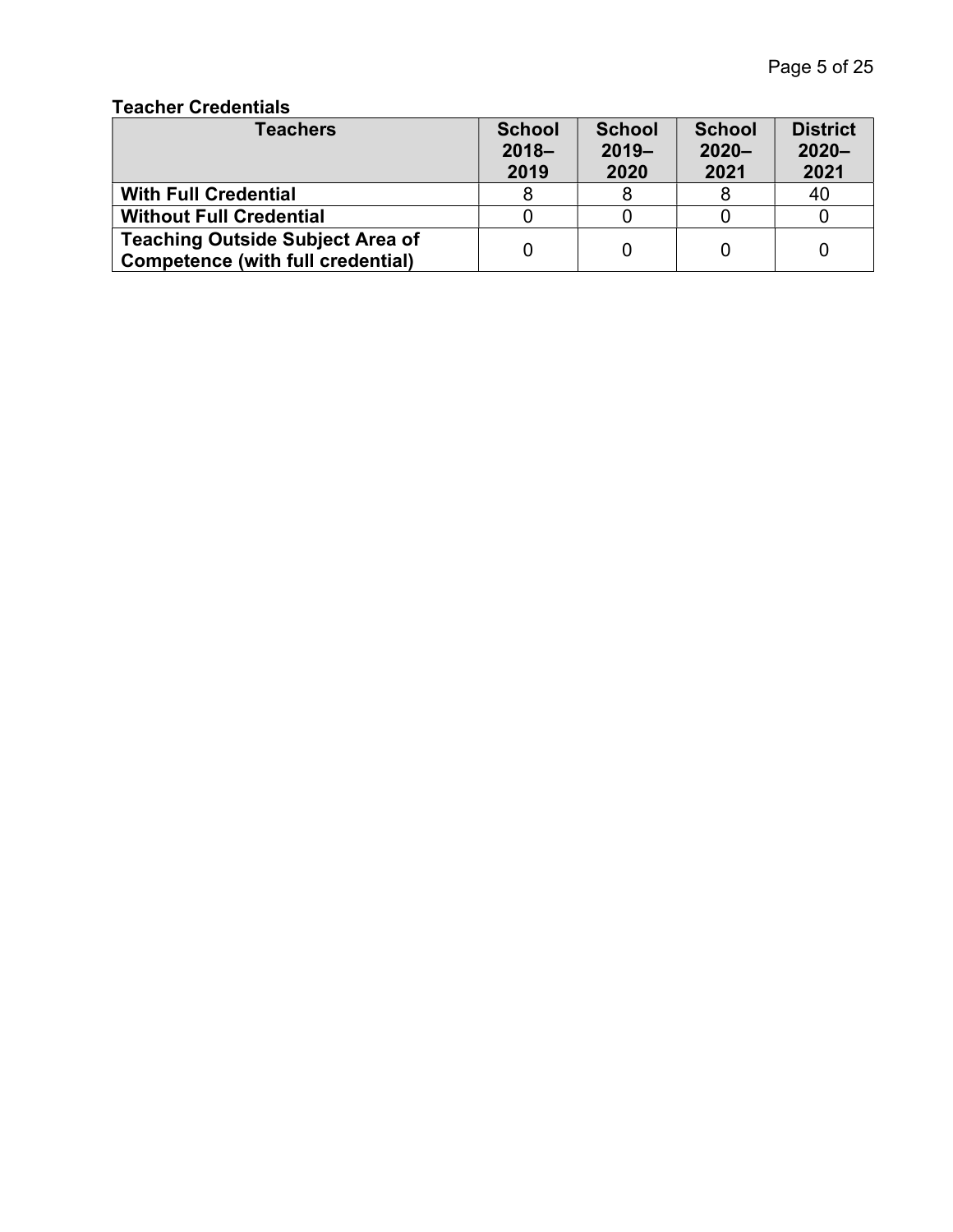#### Teacher Misassignments and Vacant Teacher Positions

| <b>Indicator</b>                                                | 2018-2019 | 2019-2020 | 2020-2021 |
|-----------------------------------------------------------------|-----------|-----------|-----------|
| <b>Misassignments of Teachers of</b><br><b>English Learners</b> |           |           |           |
| <b>Total Teacher Misassignments*</b>                            |           |           |           |
| <b>Vacant Teacher Positions</b>                                 |           |           |           |

Note: "Misassignments" refers to the number of positions filled by teachers who lack legal authorization to teach that grade level, subject area, student group, etc.

\*Total Teacher Misassignments includes the number of Misassignments of Teachers of English Learners.

#### Quality, Currency, Availability of Textbooks and Other Instructional Materials (School Year 2020–2021)

All textbooks used in the core curriculum at Lee Vining Elementary School are aligned to the California Content Standards and Frameworks. Instructional materials are selected from the state's most recent list of standards-based materials and adopted by the State Board of Education. The district follows the State Board of Education's six-year adoption cycle for core content materials (English/language arts, math, science, and social science).

On Wednesday, August 26, 2020, the Eastern Sierra Unified School District's Board of Trustees held a public hearing to certify the extent to which textbooks and instructional materials have been provided to students. The Board of Trustees adopted Resolution #20-05 which certifies as required by Education Code §60119 (1) that textbooks and instructional materials were provided to all students, including English learners, in the district to the extent that each pupil has a textbook or instructional materials, or both, to use in class and to take home, and (2) sufficient textbooks and instructional materials were provided to each student, including English learners, that are aligned to the academic content standards and consistent with the cycles and content of the curriculum frameworks in math, science, history-social science, and English/language arts.

In addition to core subject areas, districts are required to disclose in their SARCs the sufficiency of instructional materials used for their visual/performing arts curricula. During the 2020-2021 school year, Eastern Sierra Unified School District provided each student, including English learners, enrolled in a visual/performing arts class with a textbook or instructional material to use in class and to take home. These materials complied with the state's content standards and curriculum frameworks.

Year and month in which the data were collected: September, 2020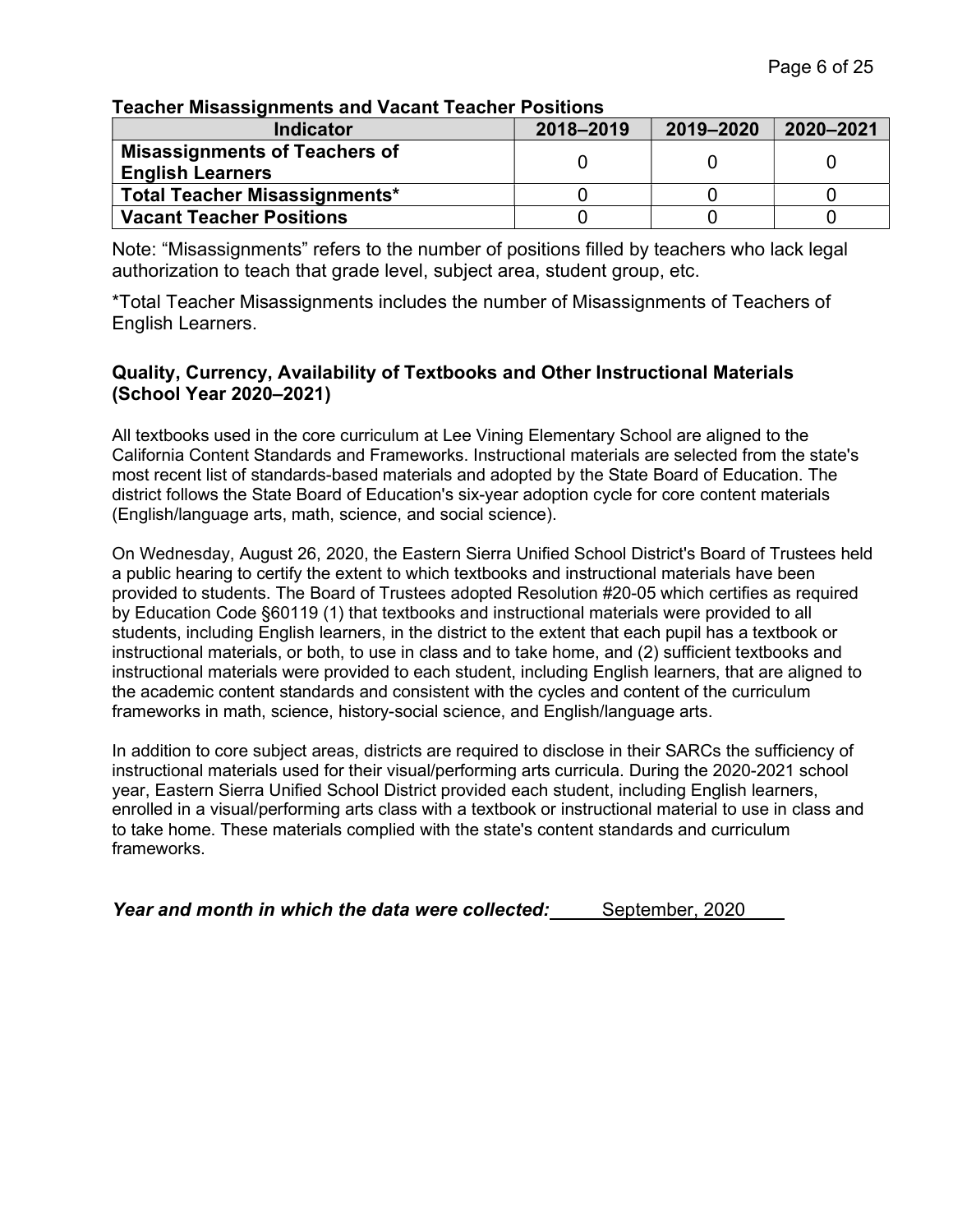| <b>Subject</b>               | <b>Textbooks and</b><br><b>Other Instructional</b><br>Materials/year of<br><b>Adoption</b> | <b>From Most</b><br><b>Recent</b><br><b>Adoption?</b> | <b>Percent</b><br><b>Students</b><br><b>Lacking Own</b><br><b>Assigned Copy</b> |
|------------------------------|--------------------------------------------------------------------------------------------|-------------------------------------------------------|---------------------------------------------------------------------------------|
| <b>Reading/Language Arts</b> | Wonders (including<br>ELD), McGraw-Hill<br>$(K-5)$<br>Adopted 2020                         |                                                       |                                                                                 |
|                              | <b>MyPerspectives</b><br>(including ELD).<br>Savvas (6-8 <sup>th</sup> )<br>Adopted 2020   | yes                                                   | 0%                                                                              |
| <b>Mathematics</b>           | Eureka Math/Great                                                                          |                                                       |                                                                                 |
|                              | <b>Minds</b>                                                                               | Yes                                                   | 0%                                                                              |
|                              | Adopted 2-16                                                                               |                                                       |                                                                                 |
| <b>Science</b>               | Delta Education,<br><b>Full Option Science</b><br>System (K-5)<br>McDougal Littell,        |                                                       |                                                                                 |
|                              | <b>McDougal Littell</b><br>California<br>Middle School<br>Science Series (6-8)             | yes                                                   | 0%                                                                              |
|                              | Adopted 2007                                                                               |                                                       |                                                                                 |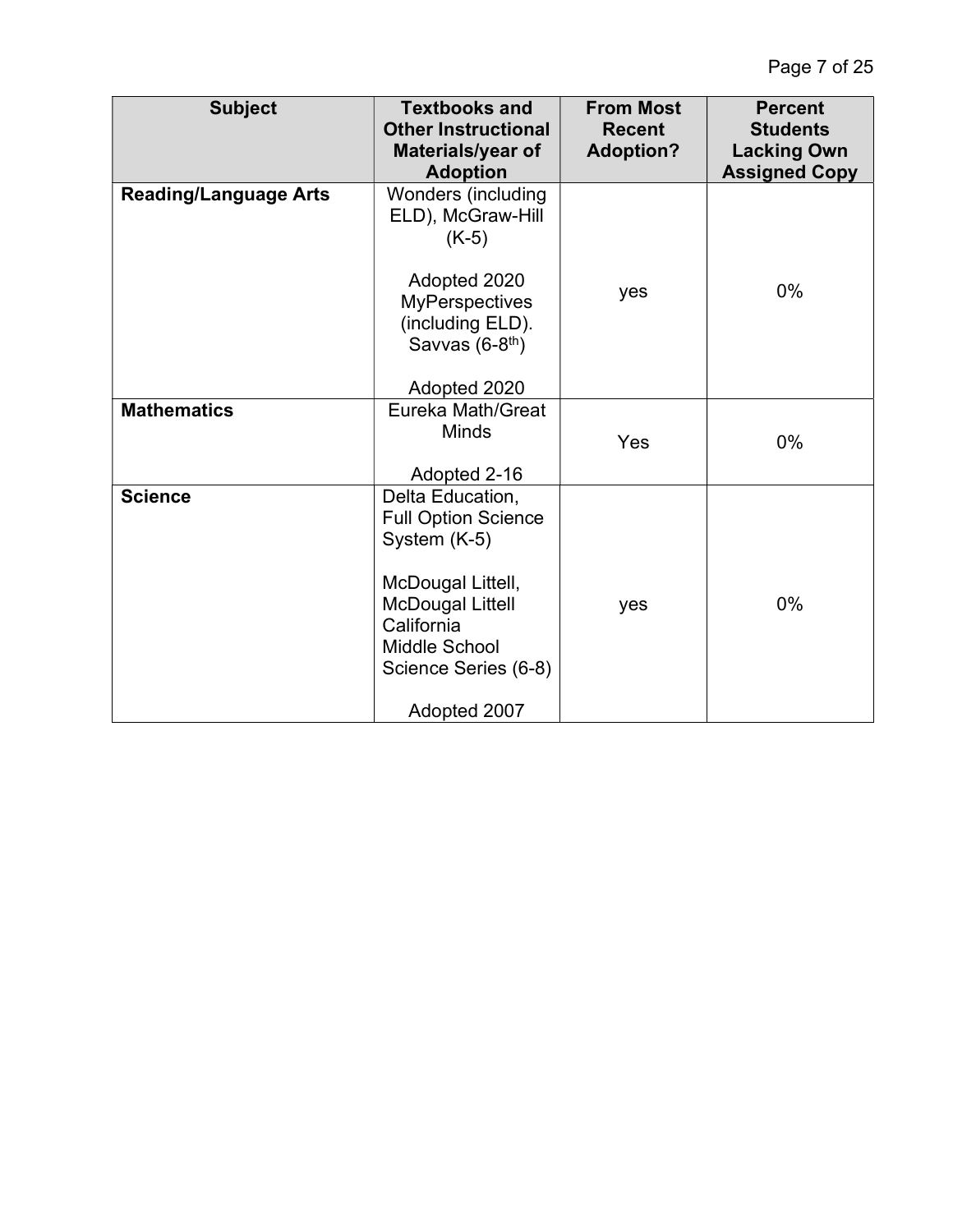| <b>History-Social Science</b>                               | Holt, Rinehart and<br>Winston, Holt<br>California Social<br><b>Studies: United</b><br>States History,<br>Independence to<br>1914 (8 <sup>th</sup> Grade)<br>Holt, Rinehart and<br>Winston, Holt<br>California Social<br><b>Studies: World</b><br>History, Ancient<br>Civilizations (6 <sup>th</sup><br>Grade)<br>Holt, Rinehart and<br>Winston, Holt<br>California Social<br><b>Studies: World</b><br>History, Medieval to<br><b>Early Modern Times</b><br>(7 <sup>th</sup> Grade)<br><b>Pearson Scott</b><br>Foresman, Scott<br>Foresman History-<br>Social Science for<br>CA (K-5 <sup>th</sup> Grade)<br>Adopted 2006 | yes | 0%         |
|-------------------------------------------------------------|--------------------------------------------------------------------------------------------------------------------------------------------------------------------------------------------------------------------------------------------------------------------------------------------------------------------------------------------------------------------------------------------------------------------------------------------------------------------------------------------------------------------------------------------------------------------------------------------------------------------------|-----|------------|
| <b>Foreign Language</b>                                     | N/A                                                                                                                                                                                                                                                                                                                                                                                                                                                                                                                                                                                                                      | N/A | N/A        |
| <b>Health</b>                                               | N/A                                                                                                                                                                                                                                                                                                                                                                                                                                                                                                                                                                                                                      | N/A | N/A        |
| <b>Visual and Performing Arts</b>                           | N/A                                                                                                                                                                                                                                                                                                                                                                                                                                                                                                                                                                                                                      | N/A | N/A        |
| <b>Science Laboratory</b><br><b>Equipment (grades 9-12)</b> | N/A                                                                                                                                                                                                                                                                                                                                                                                                                                                                                                                                                                                                                      | N/A | <b>DPL</b> |

Note: Cells with N/A values do not require data.

#### School Facility Conditions and Planned Improvements

#### Narrative provided by the LEA

Using the most recently collected Facility Inspection Tool (FIT) data (or equivalent), provide a summary statement of the condition of the school facility, as required by Education Code sections 17014, 17032.5, 17070.75(a), and 17089(b).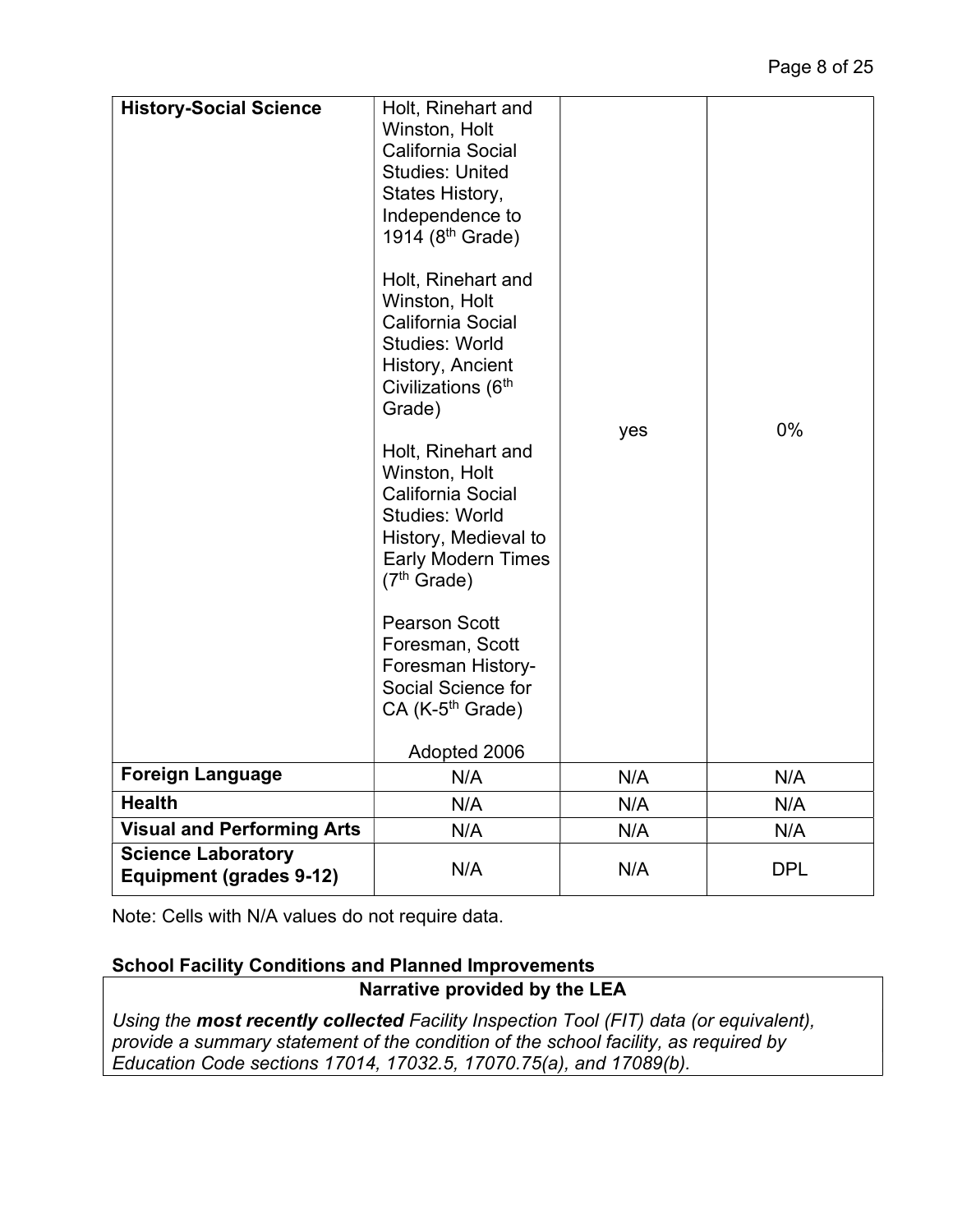#### School Facility Good Repair Status

The district takes great efforts to ensure that all schools are clean, safe, and functional through proper facilities maintenance and campus supervision. Lee Vining Elementary School's original facilities were built in 1932. That facility has since been torn down and a new building built in 2010 sits in its place. This building was built through bond funds. Ongoing maintenance and campus improvements ensure facilities remain up to date and provide adequate space for students and staff. District maintenance and site custodial staff ensure that the repairs necessary to keep the school in good condition are completed in a timely manner. A work order process is used by school and district staff to communicate non-routine maintenance requests.

Every morning before school begins, custodian inspect facilities for safety hazards or other conditions that need attention prior to students and staff entering school grounds. Three half-day custodian bus drivers are assigned to Lee Vining Elementary School. During school hours, the custodians are responsible for:

- Classroom cleaning
- Office area cleaning
- Restroom cleaning
- Playground Cleaning
- Grounds maintenance
- -Bus Driving

Restrooms are checked regularly throughout the day for cleanliness and are cleaned daily. Before and after school hours, the

custodians are responsible for:

- Classroom cleaning
- Office area cleaning
- Restroom cleaning
- Minor maintenance

The principal and Director of Maintenance communicate with custodial staff concerning maintenance and school safety issues. A new maintenance work order call-in procedure and log were created in 2014 to better communicate ongoing maintenance issues and problems.

Facilities Inspection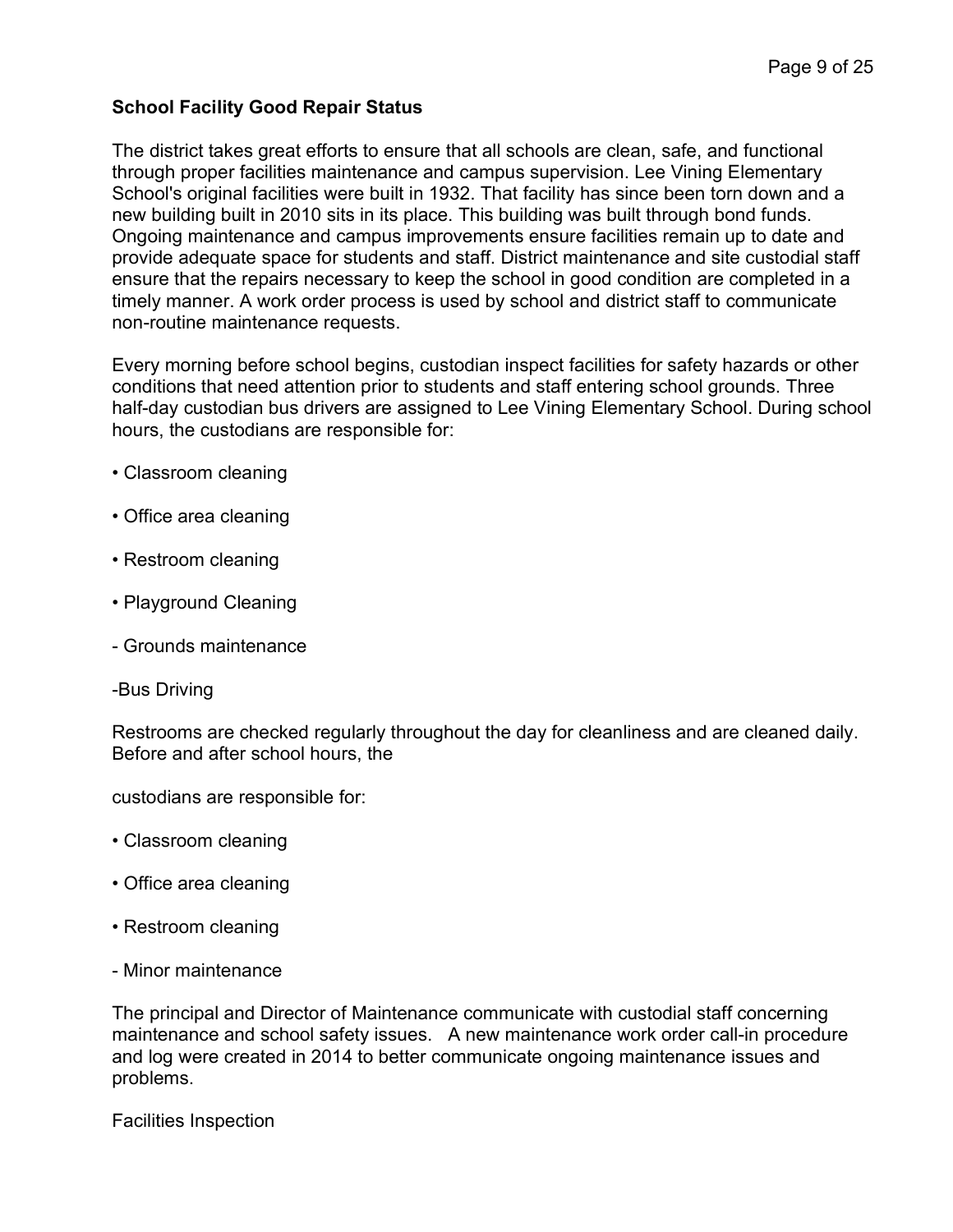The district's maintenance department inspects Lee Vining Elementary School on an annual basis in accordance with Education Code §17592.72(c)(1). Lee Vining Elementary School uses a school site inspection survey to identify unsafe or hazardous conditions and facility improvement needs. The most recent school inspection took place December 6, 2018. No emergency repairs were needed and no unsafe conditions were found. During fiscal year 2020-21, all restrooms were fully functional and available for student use. Facilities Inspection

The district's maintenance department inspects Bridgeport Elementary School on an annual basis in accordance with Education Code §17592.72(c)(1). Bridgeport Elementary School uses a school site inspection survey to identify unsafe or hazardous conditions and facility improvement needs. The most recent school inspection took place in December 2020. No emergency repairs were needed, and no unsafe conditions were found. During the fiscal year 2020-21, all restrooms were fully functional and available for student use.

#### Campus Supervision

School administration and teaching staff place a high priority on providing adequate adult supervision on campus before, during, and after school. As students arrive on campus each morning, the principal and several staff members are strategically assigned to designated entrance areas and the playground. During recess and lunch, the staff supervises playground activity and lunchtime activity in the cafeteria. At the end of the day when students are dismissed, the principal and staff monitor student behavior to ensure a safe and orderly departure.

Lee Vining Elementary School is a closed campus. During school hours, all visitors must sign in at the school's office and wear identification badges while on school grounds.

#### School Site Safety Plan

The Comprehensive School Site Safety Plan was developed for Bridgeport Elementary School in collaboration with local agencies and the district office to fulfill Senate Bill 187 requirements. Components of this plan include child abuse reporting procedures, teacher notification of dangerous pupil procedures, disaster response procedures, procedures for safe arrival and departure from school, sexual harassment policy, and dress code policy. The school's most recent school safety plan was reviewed, updated, and discussed with school staff in August 2020.

#### School Facility Good Repair Status

Using the most recently collected FIT data (or equivalent), provide the following:

- Determination of repair status for systems listed
- Description of any needed maintenance to ensure good repair
- The year and month in which the data were collected
- The rate for each system inspected
- The overall rating

#### Year and month of the most recent FIT report: December 2020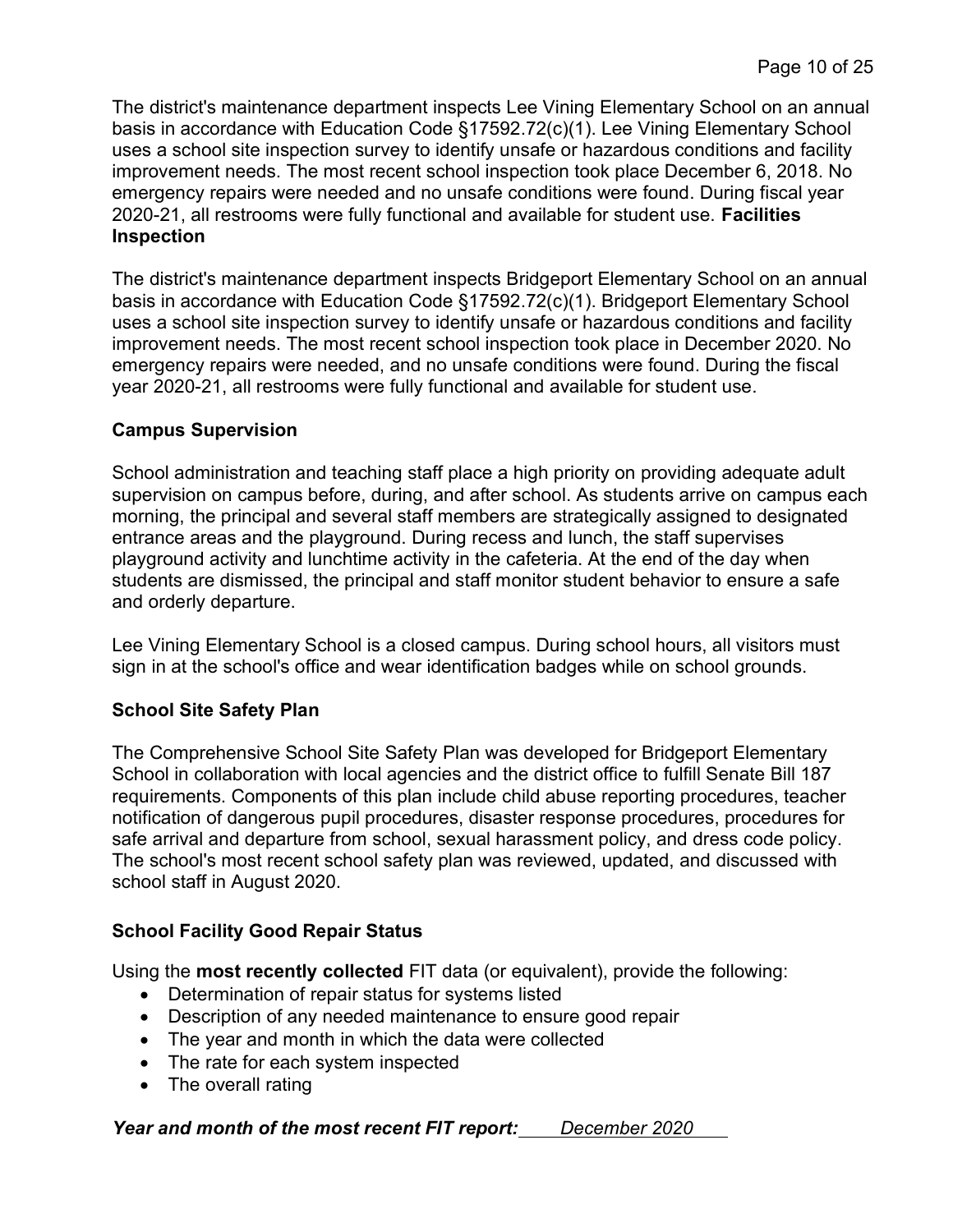| <b>System Inspected</b>                                                                        | Rate<br>Good | Rate<br>Fair | Rate<br>Poor | <b>Repair Needed and Action</b><br><b>Taken or Planned</b>                               |
|------------------------------------------------------------------------------------------------|--------------|--------------|--------------|------------------------------------------------------------------------------------------|
| <b>Systems: Gas Leaks,</b><br>Mechanical/HVAC,<br><b>Sewer</b>                                 | X            |              |              |                                                                                          |
| Interior: Interior<br><b>Surfaces</b>                                                          | X            |              |              |                                                                                          |
| <b>Cleanliness: Overall</b><br><b>Cleanliness, Pest/</b><br><b>Vermin Infestation</b>          | X            |              |              | The old kinder room which is<br>currently being used as storage<br>needs to be touch-up. |
| <b>Electrical: Electrical</b>                                                                  | $\mathsf{X}$ |              |              |                                                                                          |
| <b>Restrooms/Fountains:</b><br><b>Restrooms, Sinks/</b><br><b>Fountains</b>                    | X            |              |              | Kitchen sink faucet needs a new<br>gasket to prevent dripping.                           |
| <b>Safety: Fire Safety,</b><br><b>Hazardous Materials</b>                                      | X            |              |              |                                                                                          |
| <b>Structural: Structural</b><br>Damage, Roofs                                                 | X            |              |              |                                                                                          |
| <b>External:</b><br><b>Playground/School</b><br>Grounds, Windows/<br><b>Doors/Gates/Fences</b> | X            |              |              | LVES was in exemplary<br>condition and only needs a few<br>minor items taken care of.    |

### Overall Facility Rate

Year and month of the most recent FIT report: December, 2020

#### Overall Rating

| Exemplary | Good | Fair | $T$ <sup><math>\sim</math></sup><br>וטע |  |
|-----------|------|------|-----------------------------------------|--|
|           |      |      |                                         |  |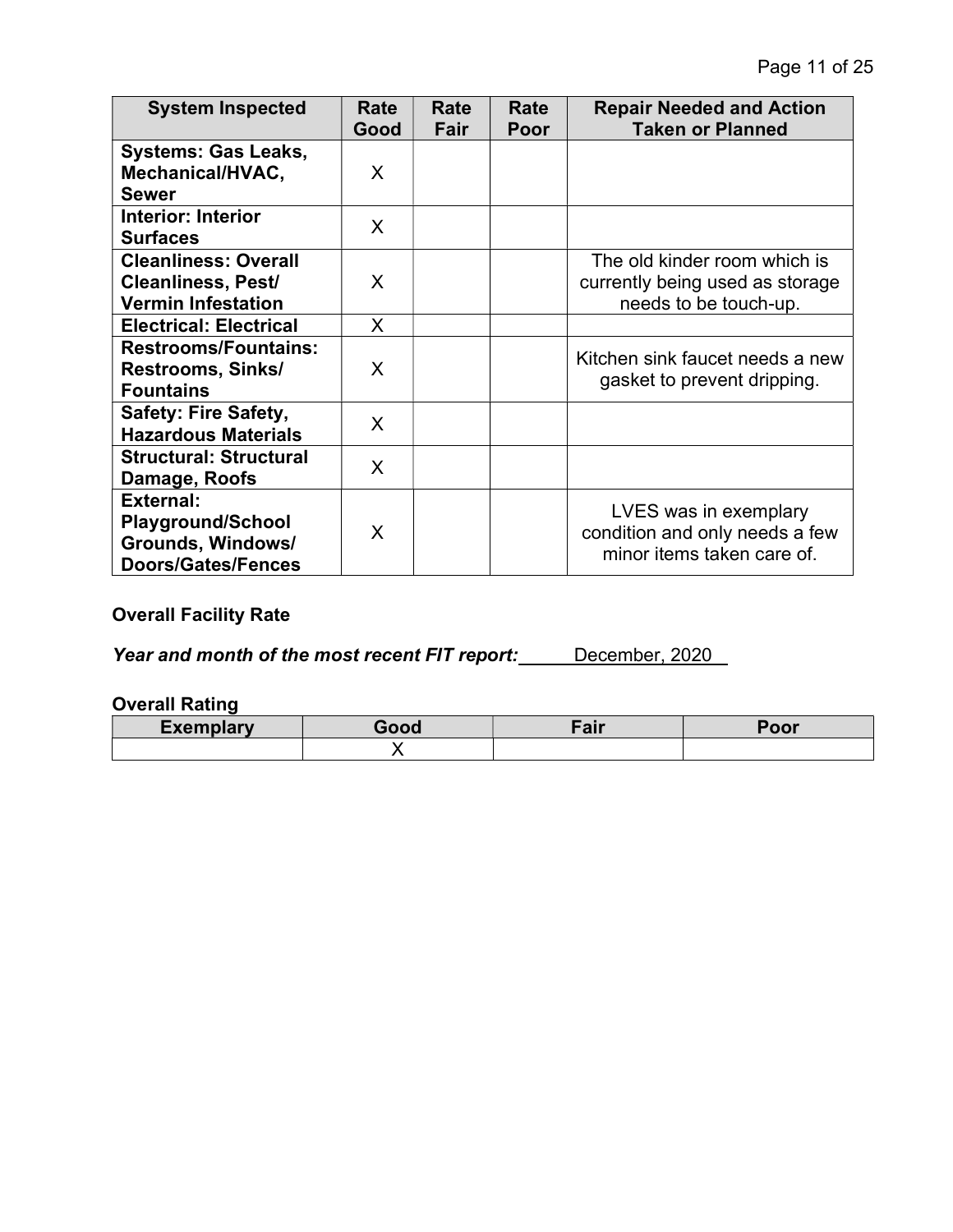## B. Pupil Outcomes

## State Priority: Pupil Achievement

The SARC provides the following information relevant to the State priority: Pupil Achievement (Priority 4):

- Statewide assessments (i.e., California Assessment of Student Performance and Progress [CAASPP] System, which includes the Smarter Balanced Summative Assessments for students in the general education population and the California Alternate Assessments [CAAs] for English language arts/literacy [ELA] and mathematics given in grades three through eight and grade eleven. Only eligible students may participate in the administration of the CAAs. CAAs items are aligned with alternate achievement standards, which are linked with the Common Core State Standards [CCSS] for students with the most significant cognitive disabilities); and
- The percentage of students who have successfully completed courses that satisfy the requirements for entrance to the University of California and the California State University, or career technical education sequences or programs of study.

| <b>Subject</b>                                                                 | <b>School</b><br>$2018 -$<br>2019 | <b>School</b><br>$2019 -$<br>2020 | <b>District</b><br>2018-2019 | <b>District</b><br>$2019 -$<br>2020 | <b>State</b><br>$2018 -$<br>2019 | <b>State</b><br>$2019 -$<br>2020 |
|--------------------------------------------------------------------------------|-----------------------------------|-----------------------------------|------------------------------|-------------------------------------|----------------------------------|----------------------------------|
| <b>English Language</b><br><b>Arts/Literacy</b><br>$\left($ grades 3-8 and 11) | 46.29%                            | N/A                               | 54.45%                       | N/A                                 | 51.11%                           | N/A                              |
| <b>Mathematics</b><br>$\left($ grades 3-8 and 11)                              | 20.37%                            | N/A                               | 32.84%                       | N/A                                 | 39.73%                           | N/A                              |

#### CAASPP Test Results in ELA and Mathematics for All Students Grades Three through Eight and Grade Eleven

Percentage of Students Meeting or Exceeding the State Standard

Note: Cells with N/A values do not require data.

Note: The 2019–2020 data are not available. Due to the COVID-19 pandemic, Executive Order N-30-20 was issued which waived the requirement for statewide testing for the 2019–2020 school year.

Note: Percentages are not calculated when the number of students tested is ten or less, either because the number of students in this category is too small for statistical accuracy or to protect student privacy.

Note: ELA and mathematics test results include the Smarter Balanced Summative Assessment and the CAA. The "Percent Met or Exceeded" is calculated by taking the total number of students who met or exceeded the standard on the Smarter Balanced Summative Assessment plus the total number of students who met the standard (i.e., achieved Level 3–Alternate) on the CAAs divided by the total number of students who participated in both assessments.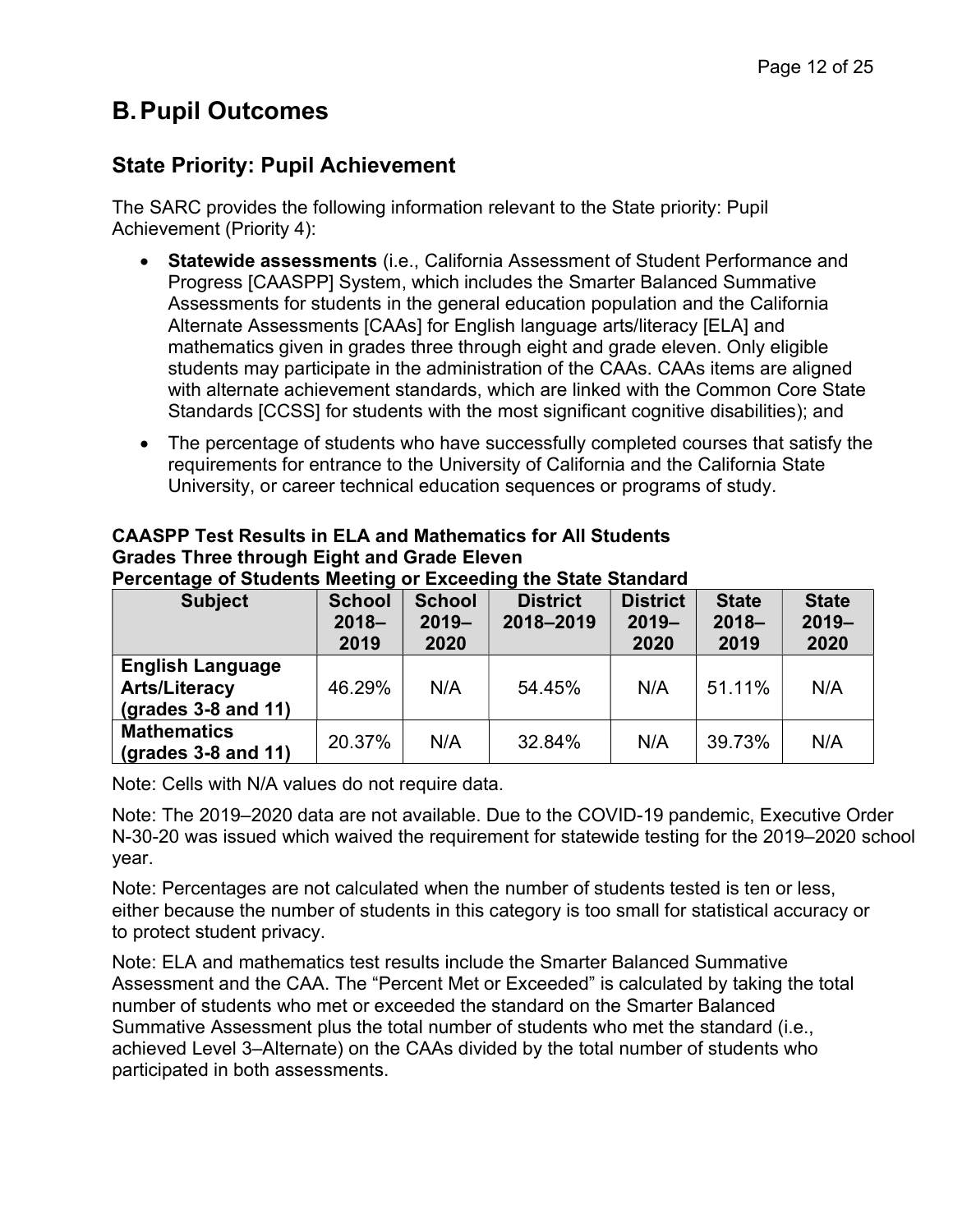## CAASPP Test Results in ELA by Student Group

| <b>Student Group</b>                                                     | <b>Total</b><br><b>Enrollment</b> | <b>Number</b><br><b>Tested</b> | <b>Percent</b><br><b>Tested</b> | <b>Percent</b><br><b>Not</b><br><b>Tested</b> | <b>Percent</b><br>Met or<br><b>Exceeded</b> |
|--------------------------------------------------------------------------|-----------------------------------|--------------------------------|---------------------------------|-----------------------------------------------|---------------------------------------------|
| <b>All Students</b>                                                      | N/A                               | N/A                            | N/A                             | N/A                                           | N/A                                         |
| <b>Male</b>                                                              | N/A                               | N/A                            | N/A                             | N/A                                           | N/A                                         |
| <b>Female</b>                                                            | N/A                               | N/A                            | N/A                             | N/A                                           | N/A                                         |
| <b>Black or African</b><br>American                                      | N/A                               | N/A                            | N/A                             | N/A                                           | N/A                                         |
| American Indian or<br><b>Alaska Native</b>                               | N/A                               | N/A                            | N/A                             | N/A                                           | N/A                                         |
| <b>Asian</b>                                                             | N/A                               | N/A                            | N/A                             | N/A                                           | N/A                                         |
| <b>Filipino</b>                                                          | N/A                               | N/A                            | N/A                             | N/A                                           | N/A                                         |
| <b>Hispanic or Latino</b>                                                | N/A                               | N/A                            | N/A                             | N/A                                           | N/A                                         |
| <b>Native Hawaiian or</b><br><b>Pacific Islander</b>                     | N/A                               | N/A                            | N/A                             | N/A                                           | N/A                                         |
| <b>White</b>                                                             | N/A                               | N/A                            | N/A                             | N/A                                           | N/A                                         |
| <b>Two or More Races</b>                                                 | N/A                               | N/A                            | N/A                             | N/A                                           | N/A                                         |
| <b>Socioeconomically</b><br><b>Disadvantaged</b>                         | N/A                               | N/A                            | N/A                             | N/A                                           | N/A                                         |
| <b>English Learners</b>                                                  | N/A                               | N/A                            | N/A                             | N/A                                           | N/A                                         |
| <b>Students with</b><br><b>Disabilities</b>                              | N/A                               | N/A                            | N/A                             | N/A                                           | N/A                                         |
| <b>Students Receiving</b><br><b>Migrant Education</b><br><b>Services</b> | N/A                               | N/A                            | N/A                             | N/A                                           | N/A                                         |
| <b>Foster Youth</b>                                                      | N/A                               | N/A                            | N/A                             | N/A                                           | N/A                                         |
| <b>Homeless</b>                                                          | N/A                               | N/A                            | N/A                             | N/A                                           | N/A                                         |

Note: Cells with N/A values do not require data.

Note: The 2019–2020 data are not available. Due to the COVID-19 pandemic, Executive Order N-30-20 was issued which waived the requirement for statewide testing for the 2019–2020 school year.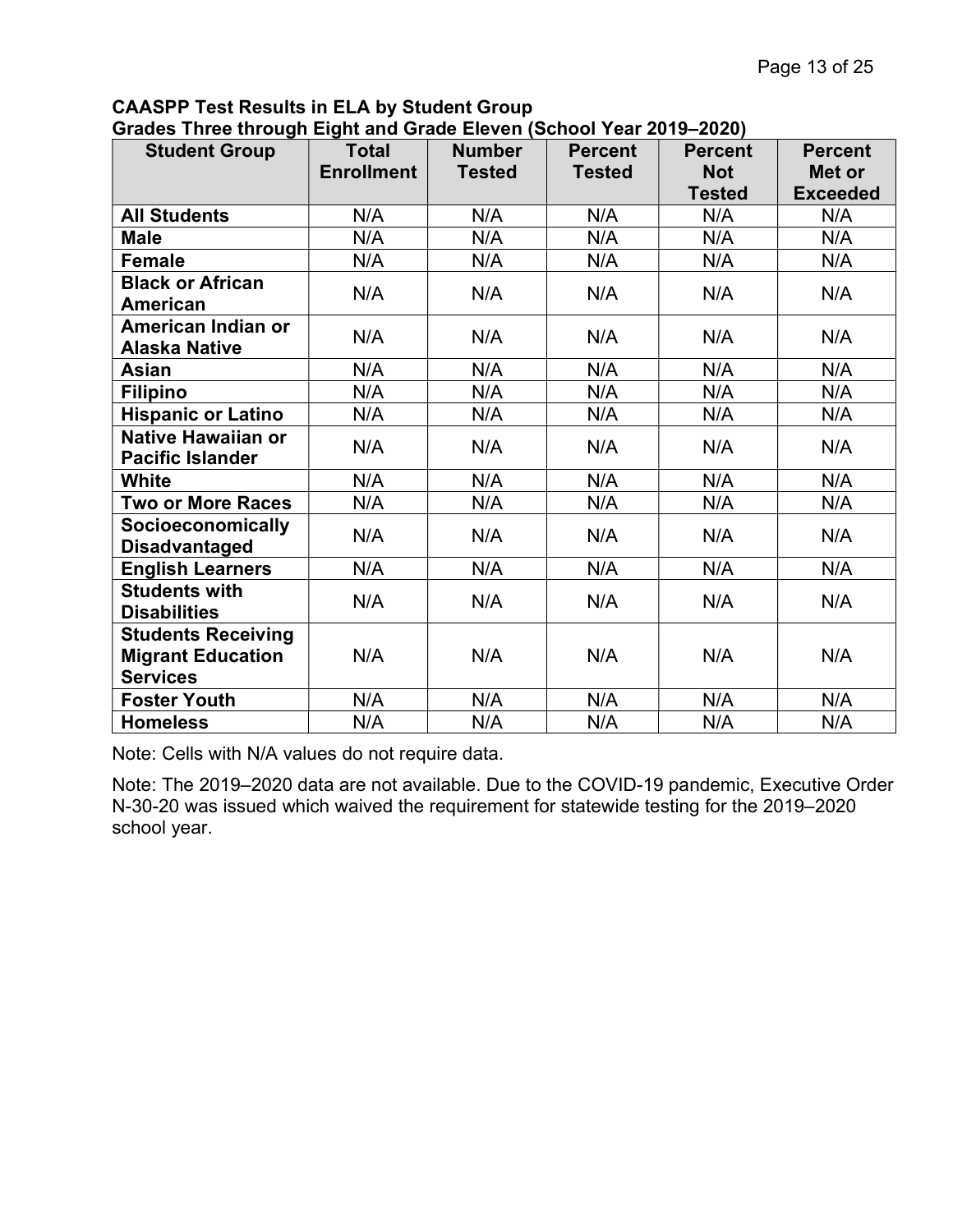| -- <i>----</i> ---<br><b>Student Group</b>                               | <b>Total</b><br><b>Enrollment</b> | <b>Number</b><br><b>Tested</b> | <b>Percent</b><br><b>Tested</b> | <b>Percent</b><br><b>Not</b><br><b>Tested</b> | <b>Percent</b><br>Met or<br><b>Exceeded</b> |
|--------------------------------------------------------------------------|-----------------------------------|--------------------------------|---------------------------------|-----------------------------------------------|---------------------------------------------|
| <b>All Students</b>                                                      | N/A                               | N/A                            | N/A                             | N/A                                           | N/A                                         |
| <b>Male</b>                                                              | N/A                               | N/A                            | N/A                             | N/A                                           | N/A                                         |
| Female                                                                   | N/A                               | N/A                            | N/A                             | N/A                                           | N/A                                         |
| <b>Black or African</b><br><b>American</b>                               | N/A                               | N/A                            | N/A                             | N/A                                           | N/A                                         |
| American Indian or<br><b>Alaska Native</b>                               | N/A                               | N/A                            | N/A                             | N/A                                           | N/A                                         |
| <b>Asian</b>                                                             | N/A                               | N/A                            | N/A                             | N/A                                           | N/A                                         |
| <b>Filipino</b>                                                          | N/A                               | N/A                            | N/A                             | N/A                                           | N/A                                         |
| <b>Hispanic or Latino</b>                                                | N/A                               | N/A                            | N/A                             | N/A                                           | N/A                                         |
| <b>Native Hawaiian or</b><br><b>Pacific Islander</b>                     | N/A                               | N/A                            | N/A                             | N/A                                           | N/A                                         |
| <b>White</b>                                                             | N/A                               | N/A                            | N/A                             | N/A                                           | N/A                                         |
| <b>Two or More Races</b>                                                 | N/A                               | N/A                            | N/A                             | N/A                                           | N/A                                         |
| <b>Socioeconomically</b><br><b>Disadvantaged</b>                         | N/A                               | N/A                            | N/A                             | N/A                                           | N/A                                         |
| <b>English Learners</b>                                                  | N/A                               | N/A                            | N/A                             | N/A                                           | N/A                                         |
| <b>Students with</b><br><b>Disabilities</b>                              | N/A                               | N/A                            | N/A                             | N/A                                           | N/A                                         |
| <b>Students Receiving</b><br><b>Migrant Education</b><br><b>Services</b> | N/A                               | N/A                            | N/A                             | N/A                                           | N/A                                         |
| <b>Foster Youth</b>                                                      | N/A                               | N/A                            | N/A                             | N/A                                           | N/A                                         |
| <b>Homeless</b>                                                          | N/A                               | N/A                            | N/A                             | N/A                                           | N/A                                         |

CAASPP Test Results in Mathematics by Student Group Grades Three through Eight and Grade Eleven (School Year 2019–2020)

Note: Cells with N/A values do not require data.

Note: The 2019–2020 data are not available. Due to the COVID-19 pandemic, Executive Order N-30-20 was issued which waived the requirement for statewide testing for the 2019–2020 school year.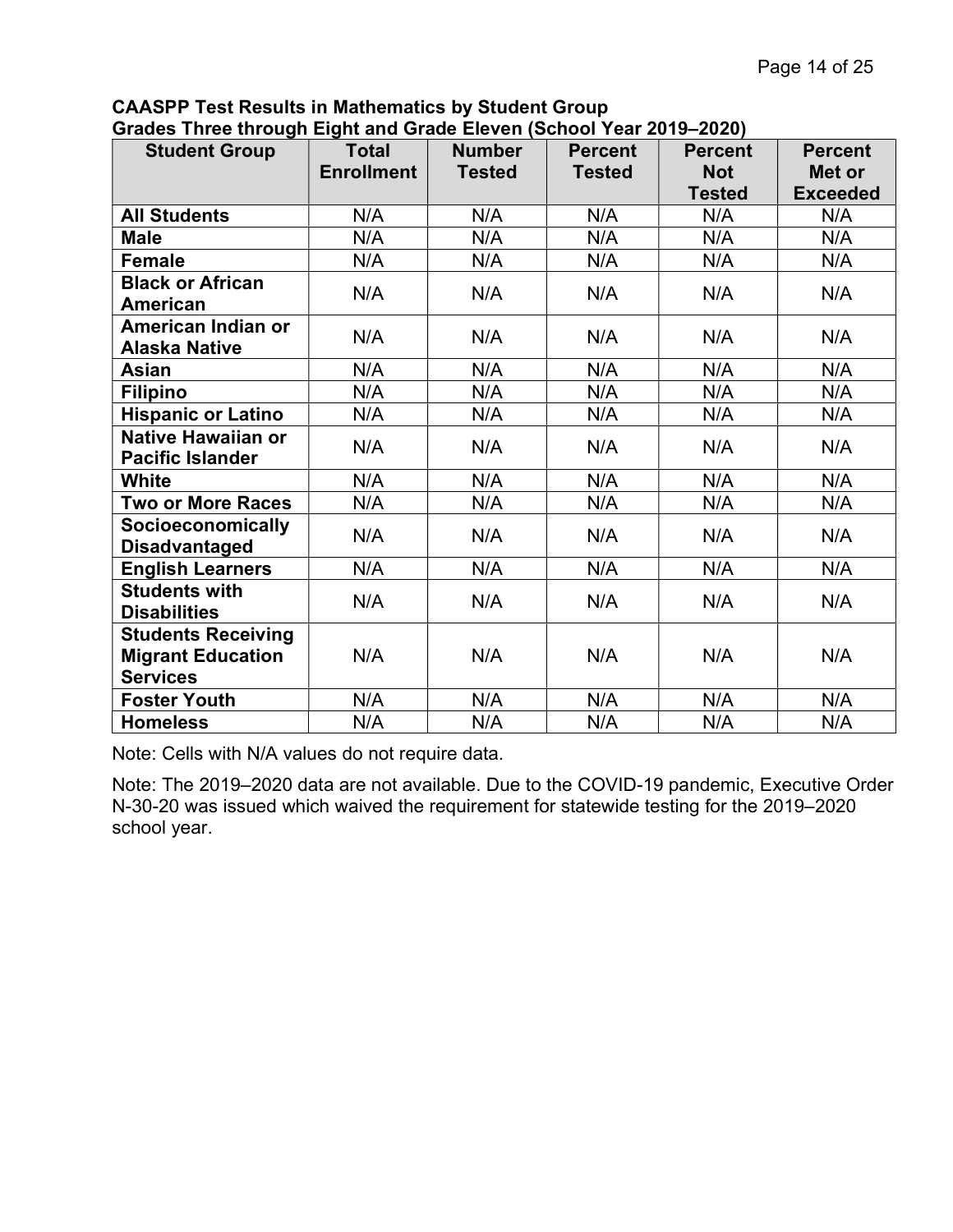#### CAASPP Test Results in Science for All Students Grades Five, Eight, and High School Percentage of Students Meeting or Exceeding the State Standard

| <b>Subject</b>                                       | <b>School</b>            | <b>School</b> | <b>District</b>       | <b>District</b> | <b>State</b>          | <b>State</b> |
|------------------------------------------------------|--------------------------|---------------|-----------------------|-----------------|-----------------------|--------------|
|                                                      | $2018 -$                 | $2019 -$      | $2018 -$              | $2019 -$        | $2018 -$              | $2019 -$     |
|                                                      | 2019                     | 2020          | 2019                  | 2020            | 2019                  | 2020         |
| <b>Science</b><br>(grades $5, 8$ and<br>high school) | Pilot<br>year no<br>data | N/A           | Pilot year<br>no data | N/A             | Pilot year<br>no data | N/A          |

Note: Cells with N/A values do not require data.

Note: The 2019–2020 data are not available. Due to the COVID-19 pandemic, Executive Order N-30-20 was issued which waived the requirement for statewide testing for the 2019–2020 school year.

Note: The new California Science Test (CAST) was first administered operationally in the 2018–2019 school year.

#### CAASPP Test Results in Science by Student Group Grades Five, Eight, and High School (School Year 2019–2020)

| <b>Student Group</b>      | <b>Total</b>      | <b>Number</b> | <b>Percent</b> | <b>Percent</b> | <b>Percent</b>  |
|---------------------------|-------------------|---------------|----------------|----------------|-----------------|
|                           | <b>Enrollment</b> | <b>Tested</b> | <b>Tested</b>  | <b>Not</b>     | Met or          |
|                           |                   |               |                | <b>Tested</b>  | <b>Exceeded</b> |
| <b>All Students</b>       | N/A               | N/A           | N/A            | N/A            | N/A             |
| <b>Male</b>               | N/A               | N/A           | N/A            | N/A            | N/A             |
| <b>Female</b>             | N/A               | N/A           | N/A            | N/A            | N/A             |
| <b>Black or African</b>   | N/A               | N/A           | N/A            | N/A            | N/A             |
| <b>American</b>           |                   |               |                |                |                 |
| American Indian or        | N/A               | N/A           | N/A            | N/A            | N/A             |
| <b>Alaska Native</b>      |                   |               |                |                |                 |
| Asian                     | N/A               | N/A           | N/A            | N/A            | N/A             |
| <b>Filipino</b>           | N/A               | N/A           | N/A            | N/A            | N/A             |
| <b>Hispanic or Latino</b> | N/A               | N/A           | N/A            | N/A            | N/A             |
| <b>Native Hawaiian or</b> | N/A               | N/A           | N/A            | N/A            | N/A             |
| <b>Pacific Islander</b>   |                   |               |                |                |                 |
| <b>White</b>              | N/A               | N/A           | N/A            | N/A            | N/A             |
| <b>Two or More Races</b>  | N/A               | N/A           | N/A            | N/A            | N/A             |
| <b>Socioeconomically</b>  | N/A               | N/A           | N/A            | N/A            | N/A             |
| <b>Disadvantaged</b>      |                   |               |                |                |                 |
| <b>English Learners</b>   | N/A               | N/A           | N/A            | N/A            | N/A             |
| <b>Students with</b>      | N/A               | N/A           | N/A            | N/A            | N/A             |
| <b>Disabilities</b>       |                   |               |                |                |                 |
| <b>Students Receiving</b> |                   |               |                |                |                 |
| <b>Migrant Education</b>  | N/A               | N/A           | N/A            | N/A            | N/A             |
| <b>Services</b>           |                   |               |                |                |                 |
| <b>Foster Youth</b>       | N/A               | N/A           | N/A            | N/A            | N/A             |
| <b>Homeless</b>           | N/A               | N/A           | N/A            | N/A            | N/A             |

Note: Cells with N/A values do not require data.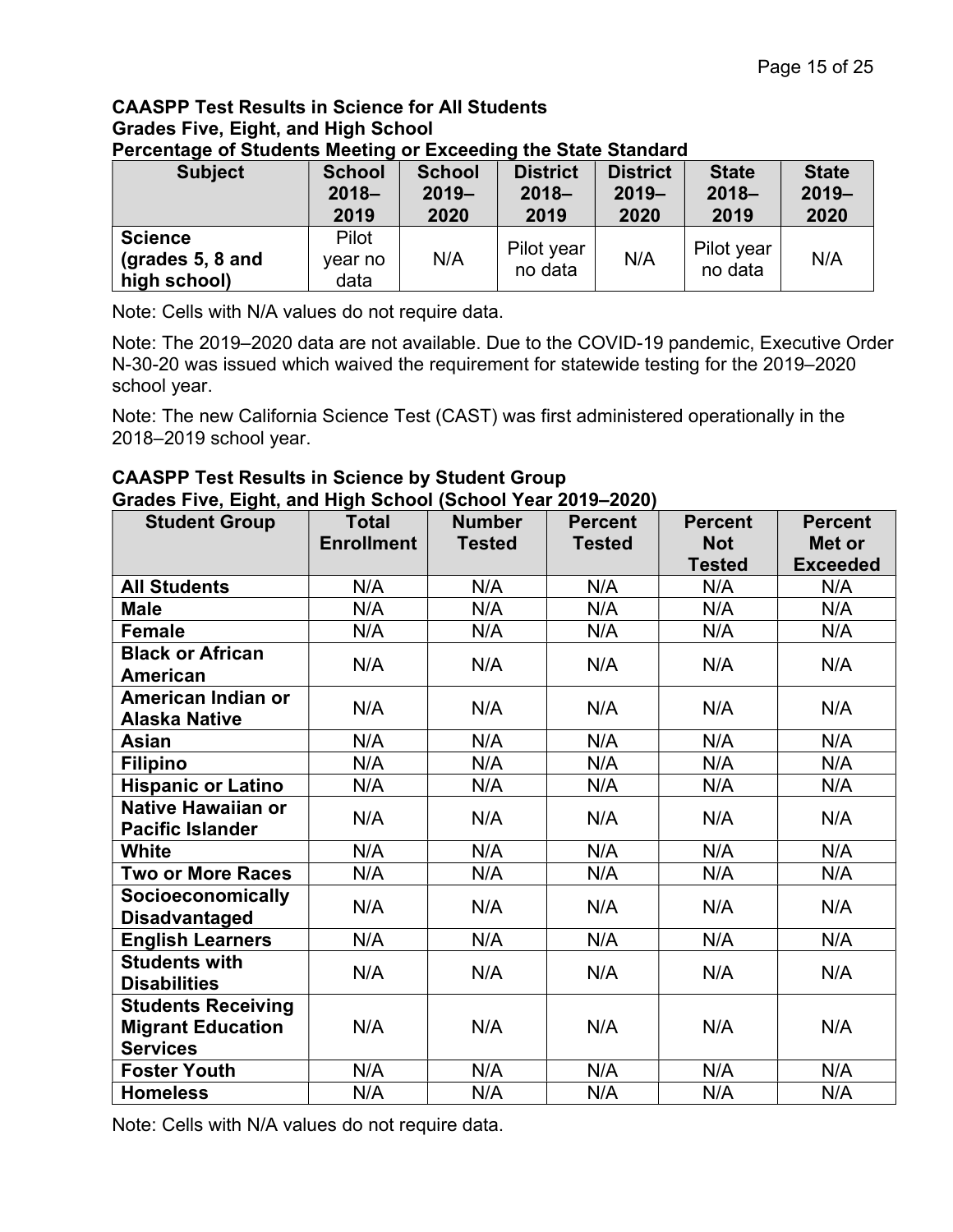Note: The 2019–2020 data are not available. Due to the COVID-19 pandemic, Executive Order N-30-20 was issued which waived the requirement for statewide testing for the 2019–2020 school year.

#### Career Technical Education Programs (School Year 2019–2020)

Narrative provided by the LEA

Use this space to provide information about Career Technical Education (CTE) programs as follows:

- A list of programs offered by the school district in which pupils at the school may participate and that are aligned to the model curriculum standards adopted pursuant to Education Code Section 51226; and
- A list of program sequences offered by the school district. The list should identify courses conducted by a regional occupational center or program, and those conducted directly by the school district; and
- A listing of the primary representative of the district's CTE advisory committee and the industries represented on the committee.

#### Career Technical Education (CTE) Participation (School Year 2019–2020)

| <b>Measure</b>                                                                                                                       | <b>CTE Program</b><br><b>Participation</b> |
|--------------------------------------------------------------------------------------------------------------------------------------|--------------------------------------------|
| <b>Number of Pupils Participating in CTE</b>                                                                                         |                                            |
| Percent of Pupils that Complete a CTE Program and Earn a<br><b>High School Diploma</b>                                               |                                            |
| Percent of CTE Courses that are Sequenced or Articulated<br>Between the School and Institutions of Postsecondary<br><b>Education</b> |                                            |

Courses for University of California (UC) and/or California State University (CSU) Admission

| <b>UC/CSU Course Measure</b>                             | <b>Percent</b> |
|----------------------------------------------------------|----------------|
| 2019–2020 Pupils Enrolled in Courses Required for UC/CSU |                |
| <b>Admission</b>                                         | -              |
| 2018–2019 Graduates Who Completed All Courses Required   |                |
| for UC/CSU Admission                                     |                |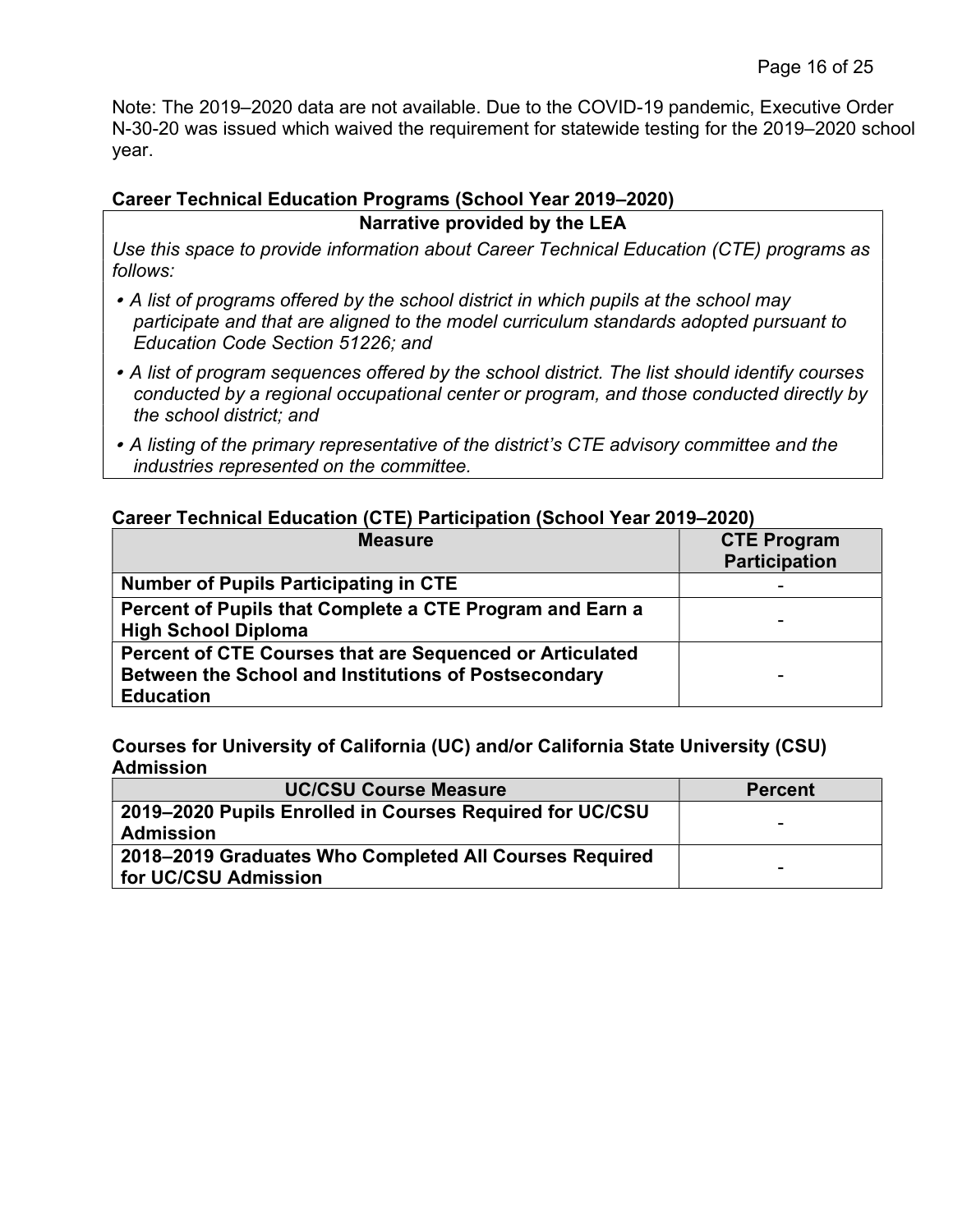## State Priority: Other Pupil Outcomes

The SARC provides the following information relevant to the State priority: Other Pupil Outcomes (Priority 8):

Pupil outcomes in the subject area of physical education

#### California Physical Fitness Test Results (School Year 2019–2020)

| <b>Grade Level</b> | Percentage of<br><b>Students Meeting</b><br><b>Four of Six</b><br><b>Fitness Standards</b> | Percentage of<br><b>Students Meeting</b><br><b>Five of Six</b><br><b>Fitness Standards</b> | <b>Percentage of</b><br><b>Students Meeting</b><br><b>Six of Six</b><br><b>Fitness Standards</b> |
|--------------------|--------------------------------------------------------------------------------------------|--------------------------------------------------------------------------------------------|--------------------------------------------------------------------------------------------------|
| b                  | N/A                                                                                        | N/A                                                                                        | N/A                                                                                              |
|                    | N/A                                                                                        | N/A                                                                                        | N/A                                                                                              |
|                    | N/A                                                                                        | N/A                                                                                        | N/A                                                                                              |

Note: Cells with N/A values do not require data.

Note: The 2019–2020 data are not available. Due to the COVID-19 pandemic, Executive Order N-56-20 was issued which waived the requirement to administer the physical fitness performance test for the 2019–2020 school year.

## C. Engagement

#### State Priority: Parental Involvement

The SARC provides the following information relevant to the State priority: Parental Involvement (Priority 3):

 Efforts the school district makes to seek parent input in making decisions for the school district and each school site

#### Opportunities for Parental Involvement (School Year 2020–2021) Narrative provided by the LEA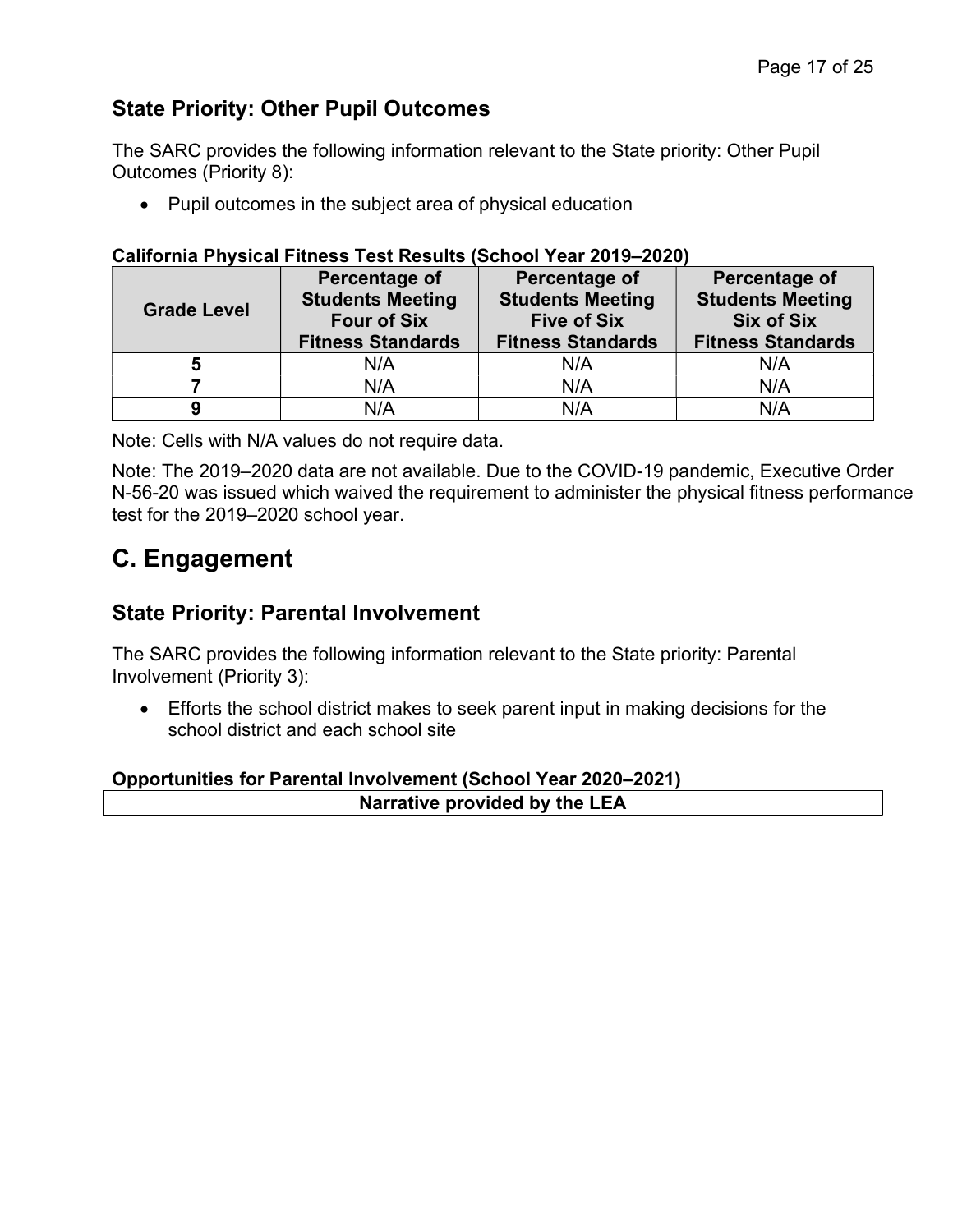Due to COVID-19 restrictions, parent volunteer opportunities are limited to virtual only. Parents are encouraged to be involved in their child's learning environment either by volunteering in the classroom, participating in a decision-making group, or attending school events.

Parents stay informed on upcoming events and school activities through the Parent Square application, fliers, school website, and the school PTO. Contact the principal at (760) 647- 6460 for more information on how to become involved in your child's learning environment.

Opportunities to Volunteer:

Classroom Volunteer

Ski/Snowboard P.E.Days

District English Learner Advisory Council

Parent-Teacher Organization

School Site Council

School Activities and Events

Back to School Night

Spring Showcase

Sports Events

Halloween Carnival

Special Programs

Fun Run

Holiday Program

Athletic or Academic Coaching

## State Priority: Pupil Engagement

The SARC provides the following information relevant to the State priority: Pupil Engagement (Priority 5):

• High school dropout rates; and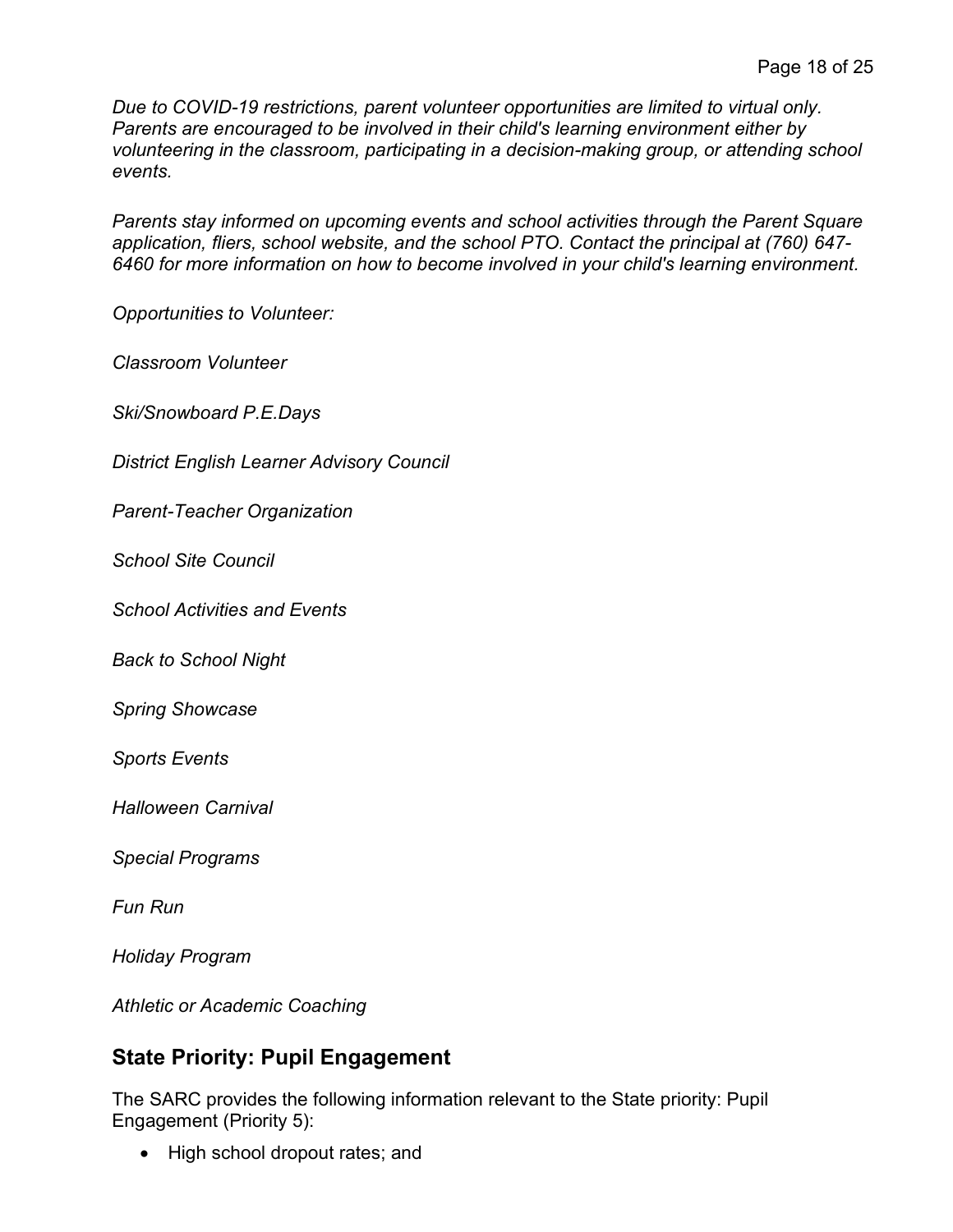• High school graduation rates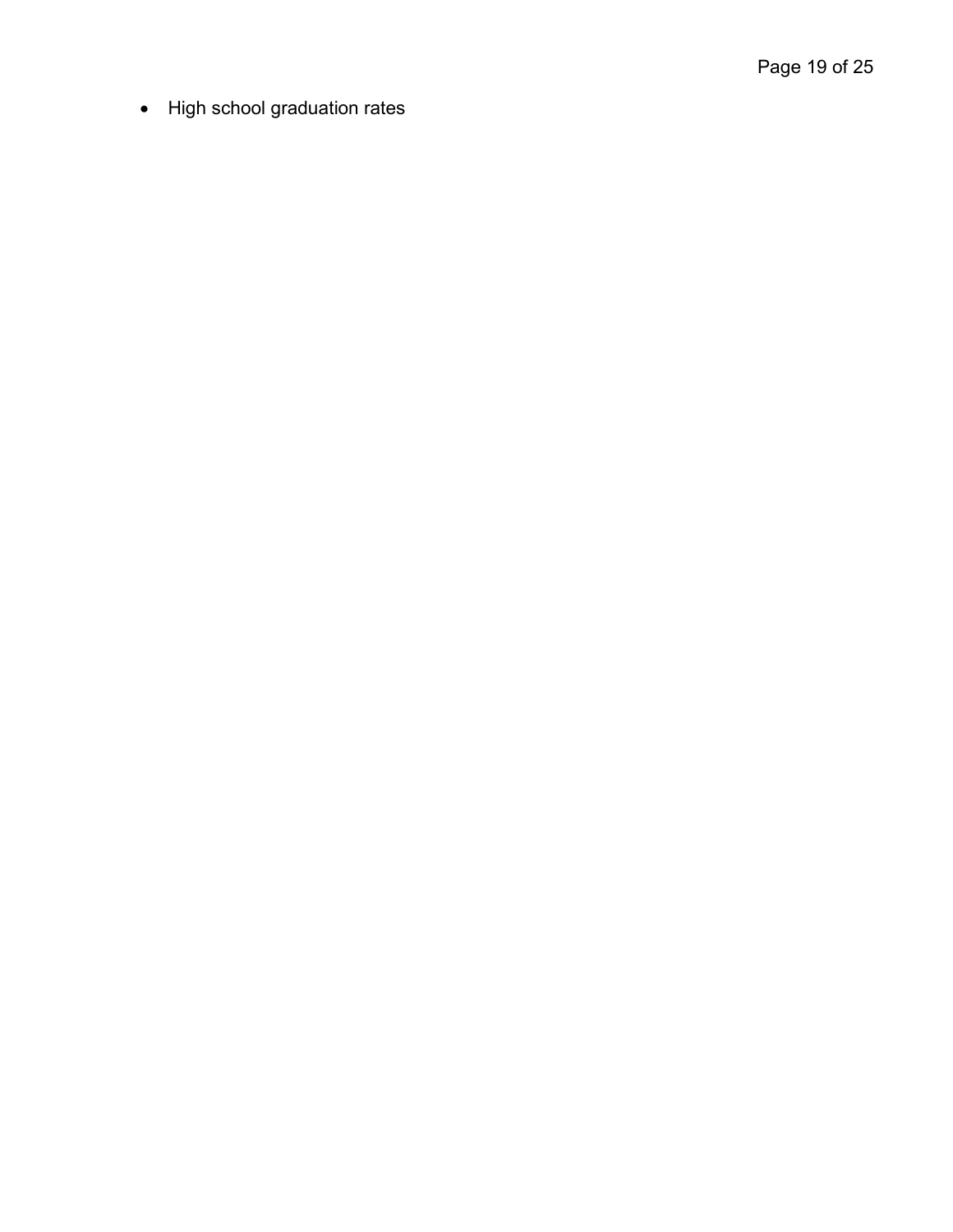| Indicator                 | $2016 -$<br>2017 | $2017 -$<br>2018         | $2018 -$<br>2019         | School   School   School   District   District   District  <br>$2016 -$<br>2017 | $2017 -$<br>2018 | $2018 -$<br>2019 | <b>State</b><br>2017 | <b>State</b><br>$2016 -  2017 -  $<br>2018 | <b>State</b><br>$2018 -$<br>2019 |
|---------------------------|------------------|--------------------------|--------------------------|---------------------------------------------------------------------------------|------------------|------------------|----------------------|--------------------------------------------|----------------------------------|
| <b>Dropout</b><br>Rate    |                  | $\overline{\phantom{0}}$ | ۰                        |                                                                                 |                  |                  |                      |                                            |                                  |
| <b>Graduation</b><br>Rate |                  | $\overline{\phantom{0}}$ | $\overline{\phantom{a}}$ |                                                                                 | -                | -                |                      | -                                          |                                  |

#### Dropout Rate and Graduation Rate (Four-Year Cohort Rate)

## State Priority: School Climate

The SARC provides the following information relevant to the State priority: School Climate (Priority 6):

- Pupil suspension rates;
- Pupil expulsion rates; and
- Other local measures on the sense of safety

#### Suspensions and Expulsions

(data collected between July through June, each full school year respectively)

| Rate               | <b>School</b><br>$2017 -$<br>2018 | <b>School</b><br>$2018 -$<br>2019 | <b>District</b><br>$2017 -$<br>2018 | <b>District</b><br>$2018 -$<br>2019 | <b>State</b><br>$2017 -$<br>2018 | <b>State</b><br>$2018 -$<br>2019 |
|--------------------|-----------------------------------|-----------------------------------|-------------------------------------|-------------------------------------|----------------------------------|----------------------------------|
| <b>Suspensions</b> | $0\%$                             | 0%                                | 2.6%                                | 3.3%                                | 3.5%                             | <b>DPC</b>                       |
| <b>Expulsions</b>  |                                   |                                   |                                     |                                     | 0.8                              | 0.8%                             |

#### Suspensions and Expulsions for School Year 2019–2020 Only

(data collected between July through February, partial school year due to the COVID-19 pandemic)

| Rate               | <b>School</b><br>$2019 -$<br>2020 | <b>District</b><br>$2019 -$<br>2020 | <b>State</b><br>$2019 -$<br>2020 |
|--------------------|-----------------------------------|-------------------------------------|----------------------------------|
| <b>Suspensions</b> | $1\%$                             | 3.3%                                | $\overline{\phantom{0}}$         |
| <b>Expulsions</b>  | 0%                                | N/A                                 | $\overline{\phantom{0}}$         |

Note: The 2019–2020 suspensions and expulsions rate data are not comparable to prior year data because the 2019–2020 school year is a partial school year due to the COVID-19 crisis. As such, it would be inappropriate to make any comparisons in rates of suspensions and expulsions in the 2019–2020 school year compared to prior years.

#### School Safety Plan (School Year 2020–2021)

#### Narrative provided by the LEA

The Comprehensive School Site Safety Plan was developed for Lee Vining Elementary School in collaboration with local agencies and the district office to fulfill Senate Bill 187 requirements. Components of this plan include child abuse reporting procedures, teacher notification of dangerous pupil procedures, disaster response procedures, procedures for safe arrival and departure from school, sexual harassment policy, and dress code policy.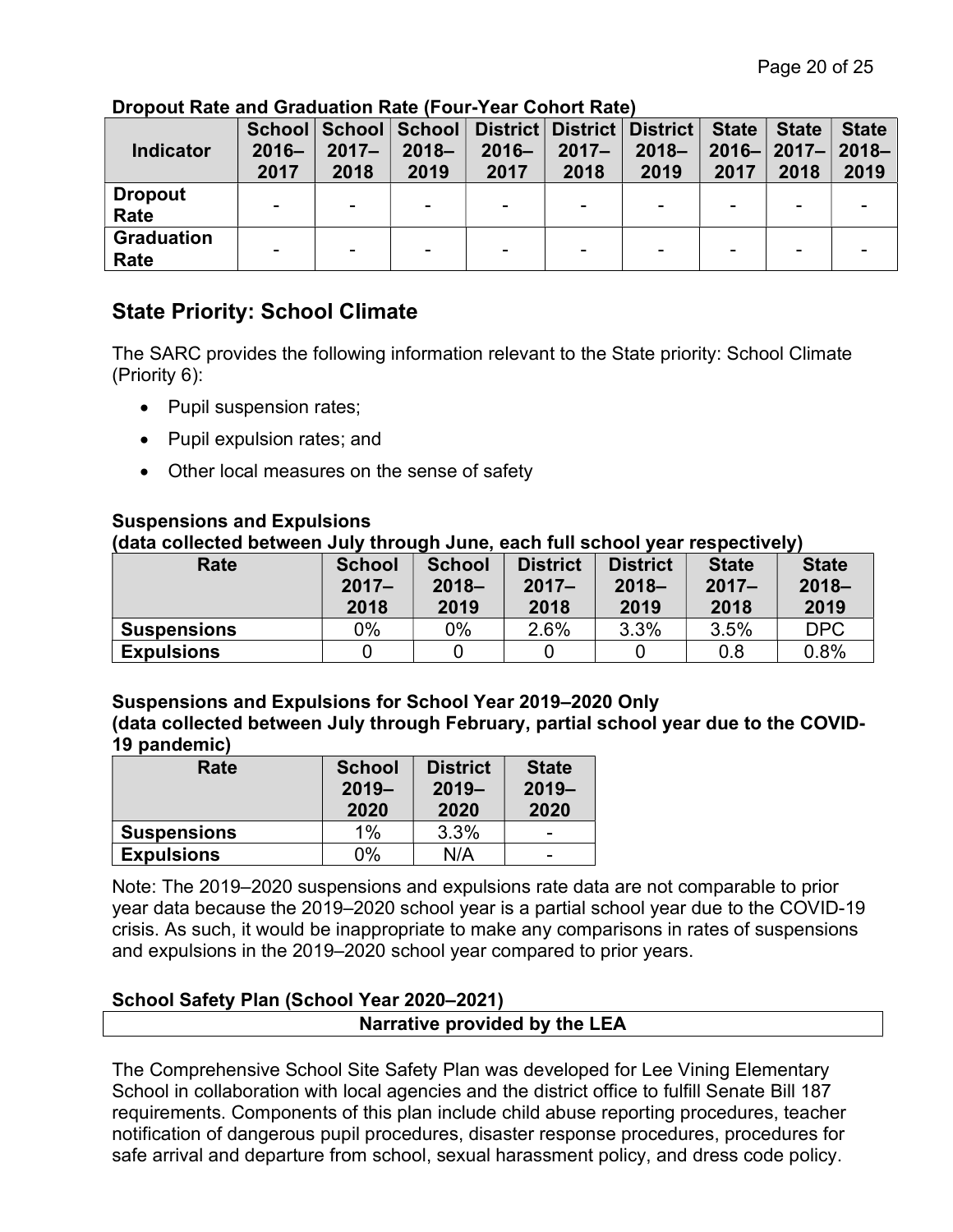The school's most recent school safety plan was reviewed, updated, and discussed with school staff in August 2020.

D. Other SARC Information

.

The information in this section is required to be in the SARC but is not included in the state priorities for LCFF.

| $1.000$ and the and the state of the state $\frac{1}{2}$ . The state $\frac{1}{2}$ (control from Eq. 1. For $\alpha$ |                                     |                                          |                                           |                                       |  |  |
|----------------------------------------------------------------------------------------------------------------------|-------------------------------------|------------------------------------------|-------------------------------------------|---------------------------------------|--|--|
| Grade<br>Level                                                                                                       | <b>Average Class</b><br><b>Size</b> | <b>Number</b><br>of Classes*<br>$1 - 20$ | <b>Number</b><br>of Classes*<br>$21 - 32$ | <b>Number</b><br>of Classes*<br>$33+$ |  |  |
|                                                                                                                      | 14                                  |                                          |                                           |                                       |  |  |
|                                                                                                                      | 16                                  |                                          |                                           |                                       |  |  |
|                                                                                                                      |                                     |                                          |                                           |                                       |  |  |
|                                                                                                                      | 12                                  |                                          |                                           |                                       |  |  |
|                                                                                                                      |                                     |                                          |                                           |                                       |  |  |
|                                                                                                                      |                                     |                                          |                                           |                                       |  |  |
|                                                                                                                      | 10                                  |                                          |                                           |                                       |  |  |
| Other**                                                                                                              |                                     |                                          |                                           |                                       |  |  |

Average Class Size and Class Size Distribution (Elementary) (School Year 2017–2018)

\*Number of classes indicates how many classes fall into each size category (a range of total students per class).

\*\* "Other" category is for multi-grade level classes.

|  | Average Class Size and Class Size Distribution (Elementary) (School Year 2018–2019) |  |
|--|-------------------------------------------------------------------------------------|--|
|  |                                                                                     |  |

| Grade<br>Level | <b>Average Class</b><br><b>Size</b> | <b>Number</b><br>of Classes*<br>$1 - 20$ | <b>Number</b><br>of Classes*<br>$21 - 32$ | <b>Number</b><br>of Classes*<br>$33+$ |
|----------------|-------------------------------------|------------------------------------------|-------------------------------------------|---------------------------------------|
|                |                                     |                                          |                                           |                                       |
|                | 12                                  |                                          |                                           |                                       |
|                | 16                                  |                                          |                                           |                                       |
|                |                                     |                                          |                                           |                                       |
|                | 4                                   |                                          |                                           |                                       |
|                |                                     |                                          |                                           |                                       |
|                | 18                                  |                                          |                                           |                                       |
| Other**        |                                     |                                          |                                           |                                       |

\*Number of classes indicates how many classes fall into each size category (a range of total students per class).

\*\* "Other" category is for multi-grade level classes.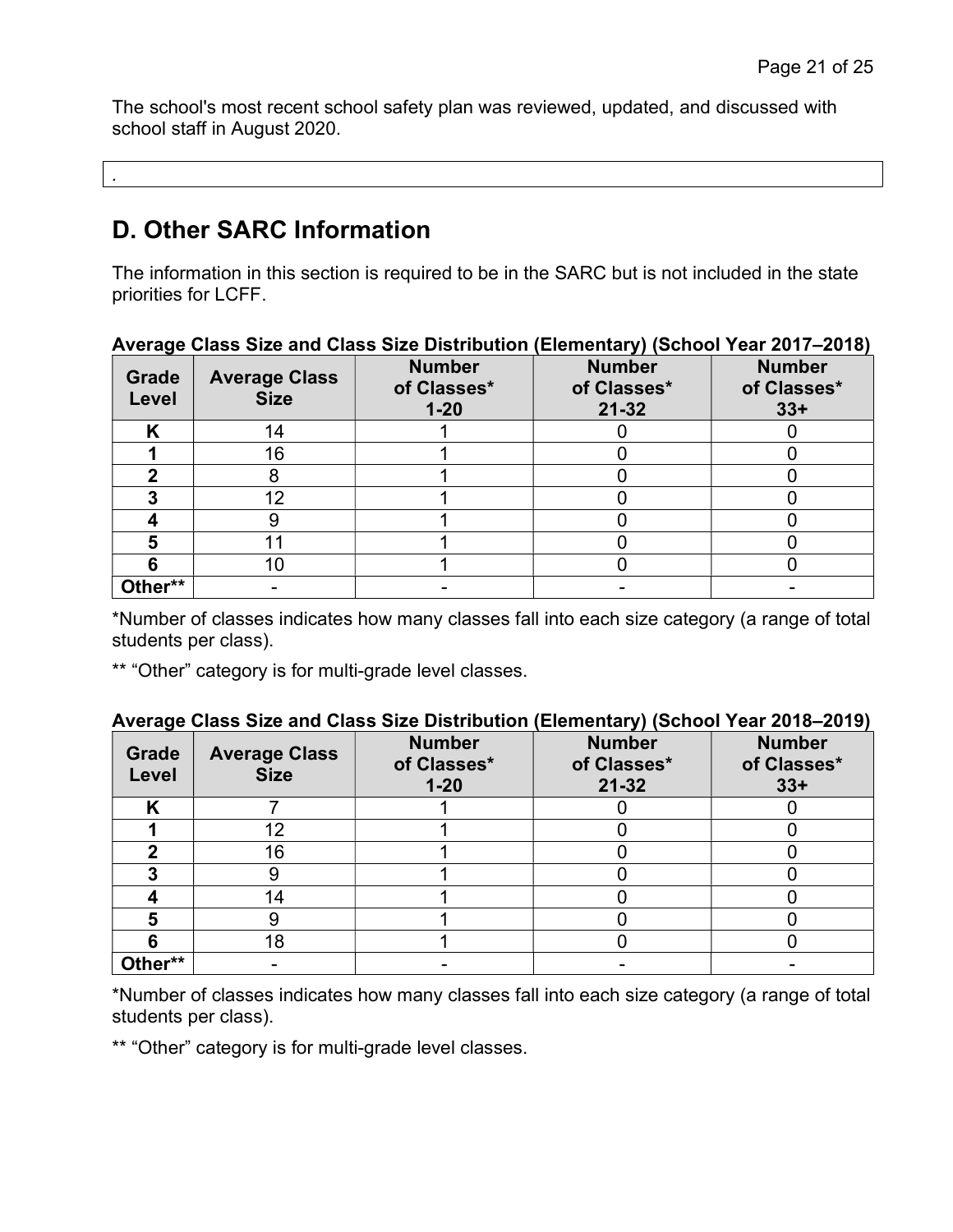| <b>Grade</b><br>Level | <b>Average Class</b><br><b>Size</b> | <b>Number of</b><br>Classes*<br>$1 - 20$ | $\sim$ $\sim$<br><b>Number of</b><br>Classes*<br>$21 - 32$ | <b>Number of</b><br>Classes*<br>$33+$ |
|-----------------------|-------------------------------------|------------------------------------------|------------------------------------------------------------|---------------------------------------|
|                       | 16                                  |                                          |                                                            |                                       |
|                       |                                     |                                          |                                                            |                                       |
|                       |                                     |                                          |                                                            |                                       |
|                       | 15                                  |                                          |                                                            |                                       |
|                       |                                     |                                          |                                                            |                                       |
|                       |                                     |                                          |                                                            |                                       |
|                       |                                     |                                          |                                                            |                                       |
| Other**               |                                     |                                          |                                                            |                                       |

#### Average Class Size and Class Size Distribution (Elementary) (School Year 2019–2020)

\*Number of classes indicates how many classes fall into each size category (a range of total students per class).

\*\* "Other" category is for multi-grade level classes.

#### Average Class Size and Class Size Distribution (Secondary) (School Year 2017–2018)

| <b>Subject</b>               | Average<br><b>Class</b><br><b>Size</b> | <b>Number of</b><br>Classes*<br>$1 - 22$ | <b>Number of</b><br>Classes*<br>23-32 | <b>Number of</b><br>Classes*<br>$33+$ |
|------------------------------|----------------------------------------|------------------------------------------|---------------------------------------|---------------------------------------|
| <b>English Language Arts</b> |                                        | -                                        |                                       |                                       |
| <b>Mathematics</b>           | -                                      | -                                        |                                       |                                       |
| <b>Science</b>               |                                        |                                          |                                       |                                       |
| <b>Social Science</b>        | -                                      | -                                        | -                                     |                                       |

\*Number of classes indicates how many classrooms fall into each size category (a range of total students per classroom). At the secondary school level, this information is reported by subject area rather than grade level.

#### Average Class Size and Class Size Distribution (Secondary) (School Year 2018–2019)

| <b>Subject</b>               | Average<br><b>Class</b><br><b>Size</b> | <b>Number of</b><br>Classes*<br>$1 - 22$ | <b>Number of</b><br>Classes*<br>$23 - 32$ | <b>Number of</b><br>Classes*<br>$33+$ |
|------------------------------|----------------------------------------|------------------------------------------|-------------------------------------------|---------------------------------------|
| <b>English Language Arts</b> |                                        | $\overline{\phantom{0}}$                 |                                           |                                       |
| <b>Mathematics</b>           |                                        |                                          |                                           |                                       |
| <b>Science</b>               | -                                      |                                          |                                           |                                       |
| <b>Social Science</b>        |                                        |                                          |                                           |                                       |

\*Number of classes indicates how many classrooms fall into each size category (a range of total students per classroom). At the secondary school level, this information is reported by subject area rather than grade level.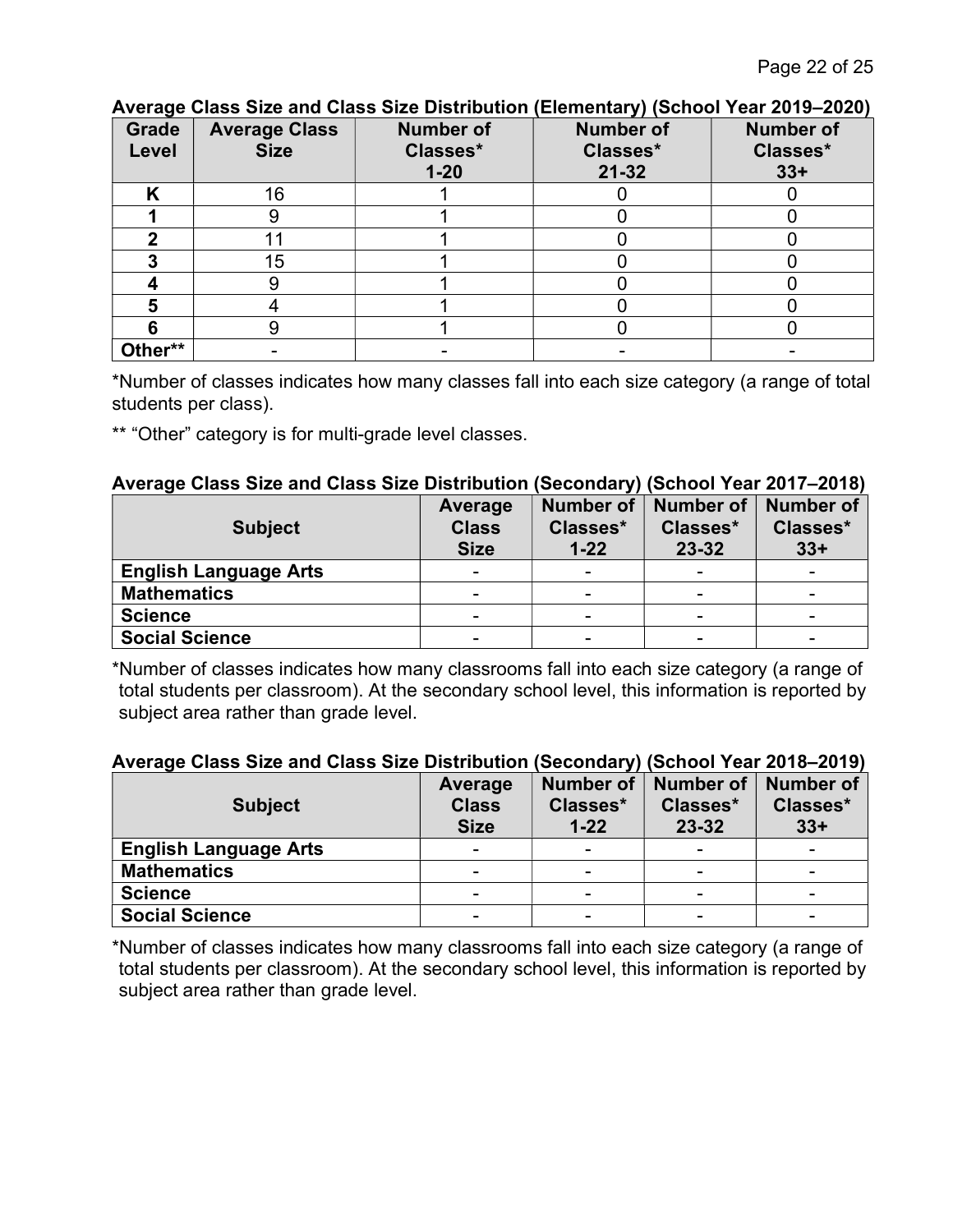| <u>Average Grass Size and Grass Size Distribution (Secondary) (School Tear Zu 19–2020)</u> |              |                  |                  |                  |
|--------------------------------------------------------------------------------------------|--------------|------------------|------------------|------------------|
|                                                                                            | Average      | <b>Number of</b> | <b>Number of</b> | <b>Number of</b> |
| <b>Subject</b>                                                                             | <b>Class</b> | Classes*         | Classes*         | Classes*         |
|                                                                                            | <b>Size</b>  | $1 - 22$         | $23 - 32$        | $33+$            |
| <b>English Language Arts</b>                                                               |              |                  |                  |                  |
| <b>Mathematics</b>                                                                         |              |                  |                  |                  |
| <b>Science</b>                                                                             |              |                  | -                |                  |
| <b>Social Science</b>                                                                      |              |                  |                  |                  |

#### Average Class Size and Class Size Distribution (Secondary) (School Year 2019–2020)

\*Number of classes indicates how many classrooms fall into each size category (a range of total students per classroom). At the secondary school level, this information is reported by subject area rather than grade level.

#### Ratio of Pupils to Academic Counselor (School Year 2019–2020)

| Title                                | <b>Ratio</b> |
|--------------------------------------|--------------|
| <b>Pupils to Academic Counselor*</b> |              |

\*One full time equivalent (FTE) equals one staff member working full time; one FTE could also represent two staff members who each work 50 percent of full time.

#### Student Support Services Staff (School Year 2019–2020)

| <b>Title</b>                                                         | Number of FTE*<br><b>Assigned to</b><br><b>School</b> |  |
|----------------------------------------------------------------------|-------------------------------------------------------|--|
| <b>Counselor (Academic, Social/Behavioral or Career Development)</b> |                                                       |  |
| Library Media Teacher (Librarian)                                    |                                                       |  |
| <b>Library Media Services Staff (Paraprofessional)</b>               | 0                                                     |  |
| <b>Psychologist</b>                                                  | 0.25                                                  |  |
| <b>Social Worker</b>                                                 | O                                                     |  |
| <b>Nurse</b>                                                         | 0.25                                                  |  |
| <b>Speech/Language/Hearing Specialist</b>                            | 0.25                                                  |  |
| <b>Resource Specialist (non-teaching)</b>                            | 0                                                     |  |
| <b>Other</b>                                                         | C                                                     |  |

\*One full time equivalent (FTE) equals one staff member working full time; one FTE could also represent two staff members who each work 50 percent of full time.

#### Expenditures Per Pupil and School Site Teacher Salaries (Fiscal Year 2018–2019)

| Level                                                          | <b>Total</b><br><b>Expenditures</b> | <b>Expenditures</b><br><b>Per Pupil</b> | <b>Expenditures</b><br><b>Per Pupil</b> | Average<br><b>Teacher</b> |
|----------------------------------------------------------------|-------------------------------------|-----------------------------------------|-----------------------------------------|---------------------------|
|                                                                | <b>Per Pupil</b>                    | (Restricted)                            | (Unrestricted)                          | <b>Salary</b>             |
| <b>School Site</b>                                             | 23,244                              | 4190                                    | 19,054                                  | 71,828                    |
| <b>District</b>                                                | N/A                                 | N/A                                     | 22,311                                  | 73,098                    |
| <b>Percent Difference -</b><br><b>School Site and District</b> | N/A                                 | N/A                                     | $-15.7$                                 | $-1.8$                    |
| <b>State</b>                                                   | N/A                                 | N/A                                     | 7,750                                   | 68,990                    |
| <b>Percent Difference -</b><br><b>School Site and State</b>    | N/A                                 | N/A                                     | 84.3                                    | 4.0                       |

Note: Cells with N/A values do not require data.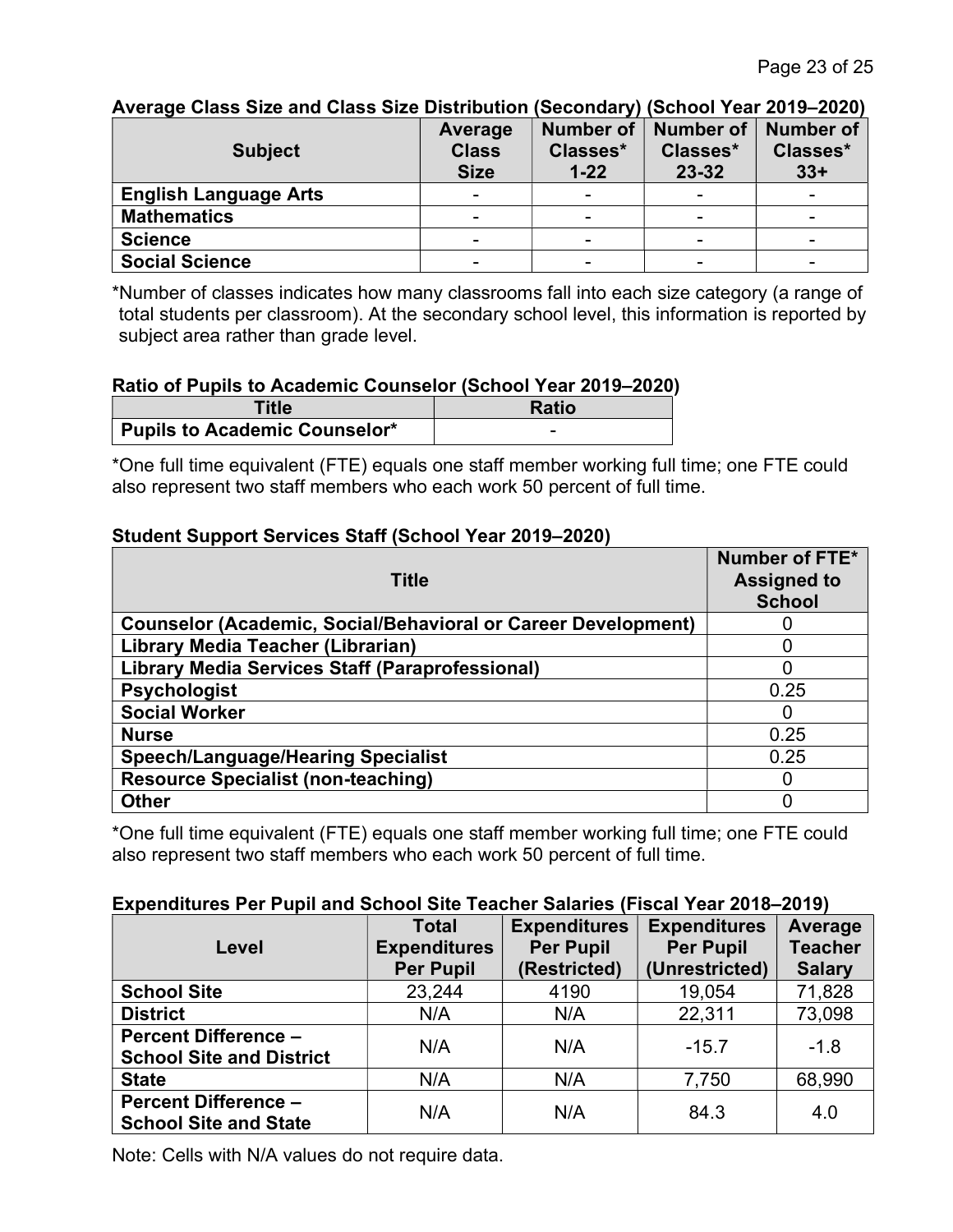#### Types of Services Funded (Fiscal Year 2019–2020)

#### Narrative provided by the LEA

Provide specific information about the types of programs and services available at the school that support and assist students.

| Category                                                       | <b>District</b><br><b>Amount</b> | <b>State Average</b><br><b>For Districts</b><br>In Same<br><b>Category</b> |
|----------------------------------------------------------------|----------------------------------|----------------------------------------------------------------------------|
| <b>Beginning Teacher Salary</b>                                | 44,833                           |                                                                            |
| <b>Mid-Range Teacher Salary</b>                                | 66,847                           |                                                                            |
| <b>Highest Teacher Salary</b>                                  | 90,058                           |                                                                            |
| <b>Average Principal Salary (Elementary)</b>                   | 112,972                          |                                                                            |
| <b>Average Principal Salary (Middle)</b>                       | 112,972                          |                                                                            |
| <b>Average Principal Salary (High)</b>                         | 112,972                          |                                                                            |
| <b>Superintendent Salary</b>                                   | 262,639                          |                                                                            |
| <b>Percent of Budget for Teacher Salaries</b>                  | 24%                              | -                                                                          |
| <b>Percent of Budget for Administrative</b><br><b>Salaries</b> | 54%                              | -                                                                          |

#### Teacher and Administrative Salaries (Fiscal Year 2018–2019)

For detailed information on salaries, see the CDE Certificated Salaries & Benefits web page at https://www.cde.ca.gov/ds/fd/cs/.